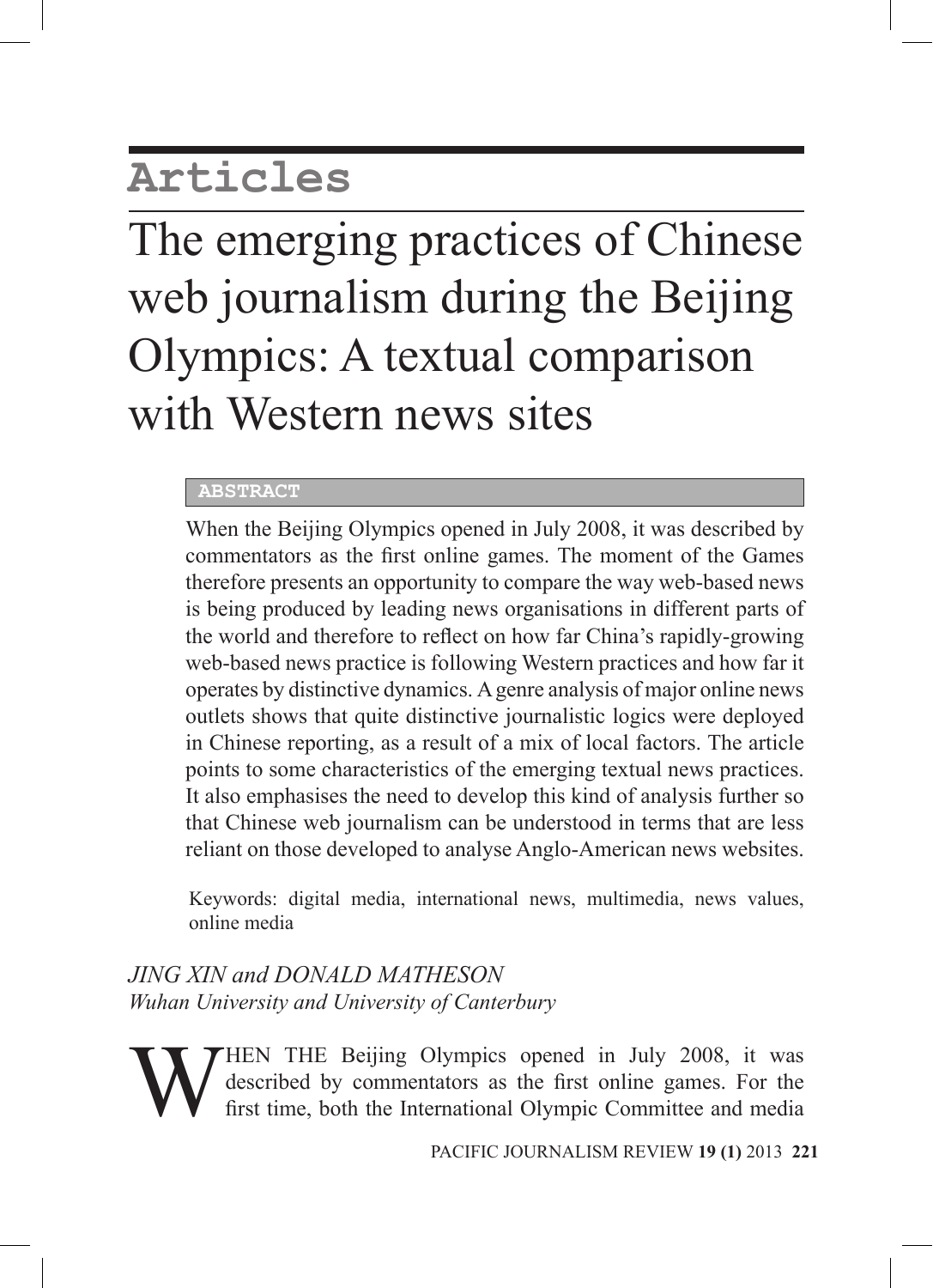organisations spent considerable resources on web-based media, including streaming video, up-to-the-minute results and multimedia features. This innovative coverage and high investment were apparent both in the West and in the host country itself, China. The moment of the Games therefore presents an opportunity to compare the way web-based news is being produced by leading news organisations in different parts of the world and therefore to reflect on how far China's rapidly-growing, web-based news practice is following Western practices and how far it operates by distinctive dynamics.

On the basis of a genre analysis of that coverage, we argue that there were indeed quite distinctive journalistic logics in evidence in the Chinese reporting. We suggest that while the same fundamental 'media logics' (Dahlgren, 1996) of web-based news, particularly the use of frequent updating, interactive features, hypertext and multimedia, were drawn on by Anglo-American and Chinese editors alike, they were deployed differently, as a result of a mix of local factors. The article points to some characteristics of the emerging textual news practices. It also emphasises the need to develop this kind of analysis further so that Chinese web journalism can be understood in terms that are less reliant on those developed to analyse Anglo-American news websites.

It is clear, from a brief glance at an example, how different the news coverage in China and the West was. On Wednesday, 13 August 2008, the US news site NBC.com contained a single news item about swimmer Michael Phelps—a crafted overview of his prodigious training diet written by a specialist reporter of NBC. The text gathered together material from a range of sources, including quotations from a broadcast interview given by Phelps. Anglo-American professional notions of the application of editorial judgment clearly governed its production. On the same day, the Chinese Sina.com provided a plethora of shorter news texts on the same story. These stories usually focused on one element about Phelps, though they often overlapped. Were it to be seen in Western terms, the coverage would be described as extravagant and disorganised. We argue here it would be better to regard the coverage as operating within distinctive journalistic notions—indeed ones that would be unacceptable at NBC. These include a pronounced emphasis on the latest news, a strategy of abundance in which users are provided with a vast amount of material in a wide range of different media and a desire to include and involve netizens in the news event. Across the range of online textual practices, from immediacy and interactivity to the use of hypertext and multimedia, Chinese web journalism appeared distinctive to the industry leaders in the West.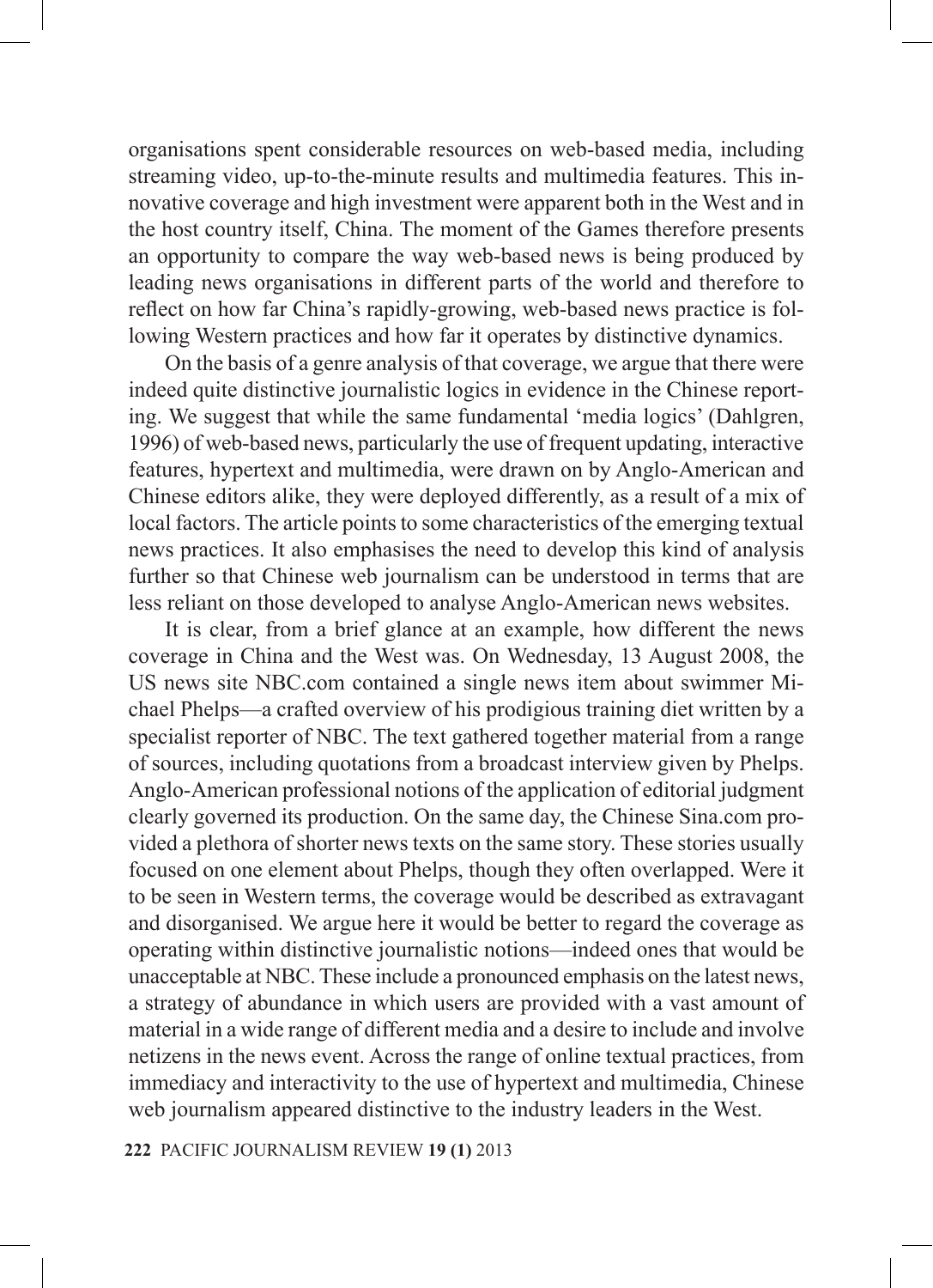These features of Chinese web journalism are not yet well described in the academic literature, let alone accounted for. Much of the English-language literature concentrates on questions of control by the state of traditional and emergent forms of media. Much of the literature is also old: as Kluver and Yang (2005) show, academic interest on this topic peaked in 2000, with 34 separate papers in that year, and then dropped significantly. While research on a range of aspects of journalism in China is increasing again, we found little to help us in producing this study. All this against a backdrop of exponential growth in the use of the internet within China, including for news purposes. By 31 December 2010, the semi-official CNNIC calculated there were 457 million netizens in China, of whom 77.2 percent were online news users (CNNIC, 2011). Overall mainland Chinese comprise about 20 percent of the world's internet users (IWS, 2011). Studying the distinctive ways in which Chinese web journalism is evolving is clearly worthy of attention.

### **The case study: 2008 Beijing Olympics**

The 2008 Beijing Olympic Games was the first Olympic Games to have a wide variety of digital coverage available on the web around the globe, with hundreds of millions of viewers able to follow the action on an extensive range of digital media platforms. In previous Olympics, websites tended to be less up-to-date than television and were restricted by broadcast rights deals, as well as the audience's capacity to access video online. Sites had been restricted largely to reproducing textual and highlights of video material that originated in other media. The 2008 Olympic Games, however, marked a milestone in the rise to prominence of digital media. For the first time, a large amount of live and on-demand video was available to domestic sports fans via the internet. In the US, NBC reported an average of 4.3 million unique users a day during the Games on its Olympic website (Nielsen, 2008a). In China, more than 217 million Chinese internet users accessed Olympic-related content during the event and an average of 62 million unique visitors viewed Olympic content each day (Nielsen, 2008b). Because coverage of the event was not primarily shaped by cost considerations, because it was planned and because much was at stake for news providers in terms of prestige and audience share, it provides a good case to explore how the opportunities of the web were embraced for gathering and presenting news.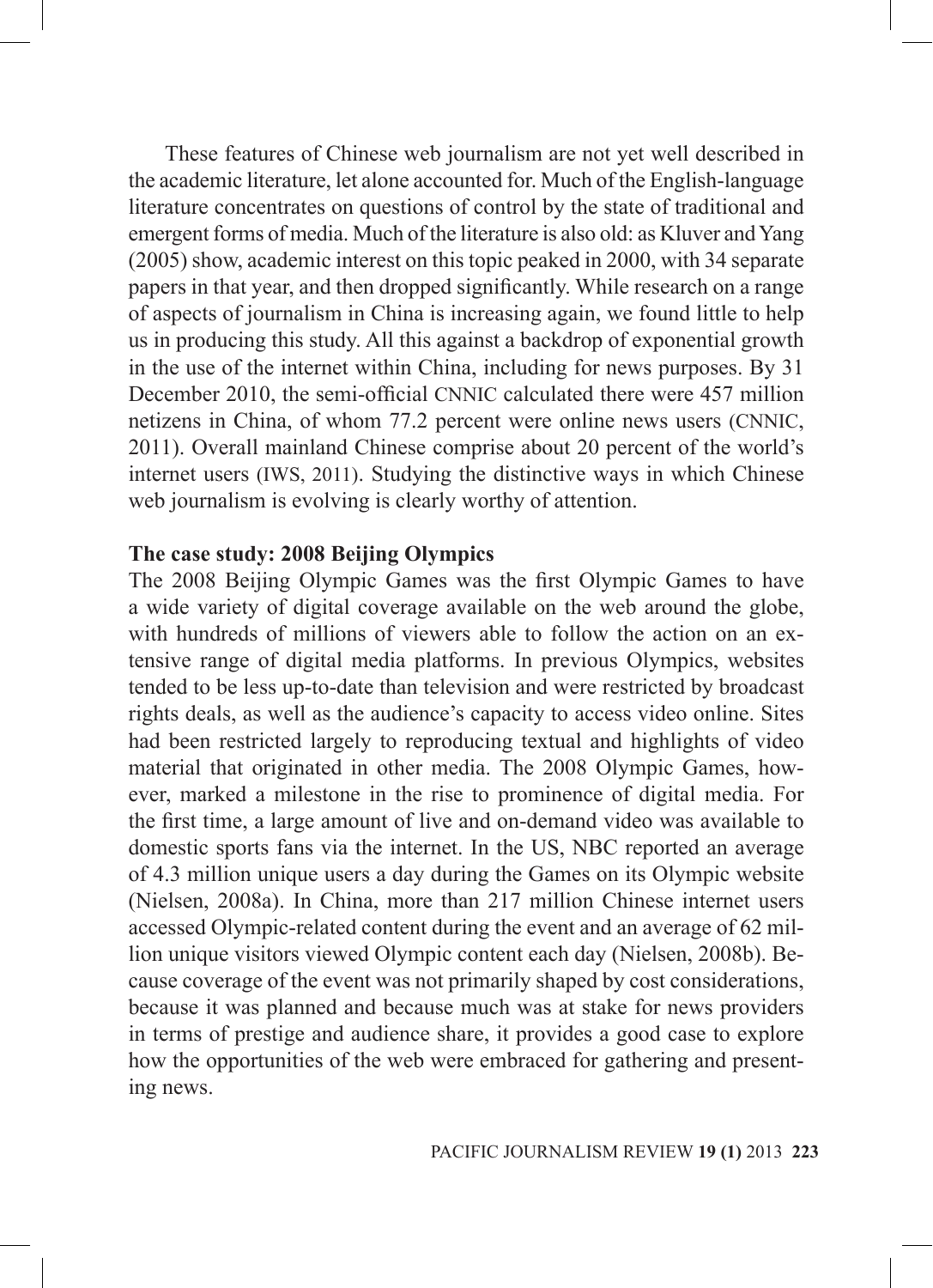#### **Literature on analysing web-based news texts**

Most large news websites around the world reproduce news originally produced for other media, with little news produced only for the web. As a result, a major tradition in the analysis of web-based news concerns itself with differences in the presentation and circulation of these texts, what can be termed the textual practices of this medium. In an early paper, Dahlgren (1996) proposed that the 'media logic' of the internet turned the same news texts into a different kind of knowledge. Users now had access both to the most immediate news and to deep archives of information, to opportunities to customise and to interact with texts. As studies, mostly on US and European news sites, accumulated since the mid-1990s, a consensus emerged that a few key aspects of web-based news texts merited particular attention. Among these were immediacy, interactivity, hypertext and multimedia. However, as the following discussion of each of these categories notes, the textual news practices that result in any particular context cannot be in any sense 'read off' the affordances of the medium. That is, without close attention to the particularities of the Chinese context, there is a risk that this study might read Chinese web-based media in terms of categories that are only a loose fit. Therefore, we need to separate out the media logic, or the technological affordance of the medium, and the journalistic logics that actualise them. As Bucy (2004) notes, 'unless a medium's technological affordances are recognised and understood by users, they will remain unutilised'. The article is structured according to these four major logics or affordances and how they are used by journalists differently within the Western and Chinese contexts in covering the 2008 Beijing Olympics. Some major themes that emerge from the Western scholarly literature are discussed first under each of these logics below, before the framework is used to study the texts.

#### *Immediacy*

A fundamental aspect of the relationship between news producers and audiences is the timeliness of news. News is a recent account of public events, and more recent news often increases greatly in news value. Hence the affordance online to update the news with little effort or cost has attracted considerable scholarly attention. The absence of deadlines—or, rather, the continuous deadline—online has been widely remarked on as a major distinctive feature of news websites, that has significantly affected how the news is produced and consumed. The implications of this intensified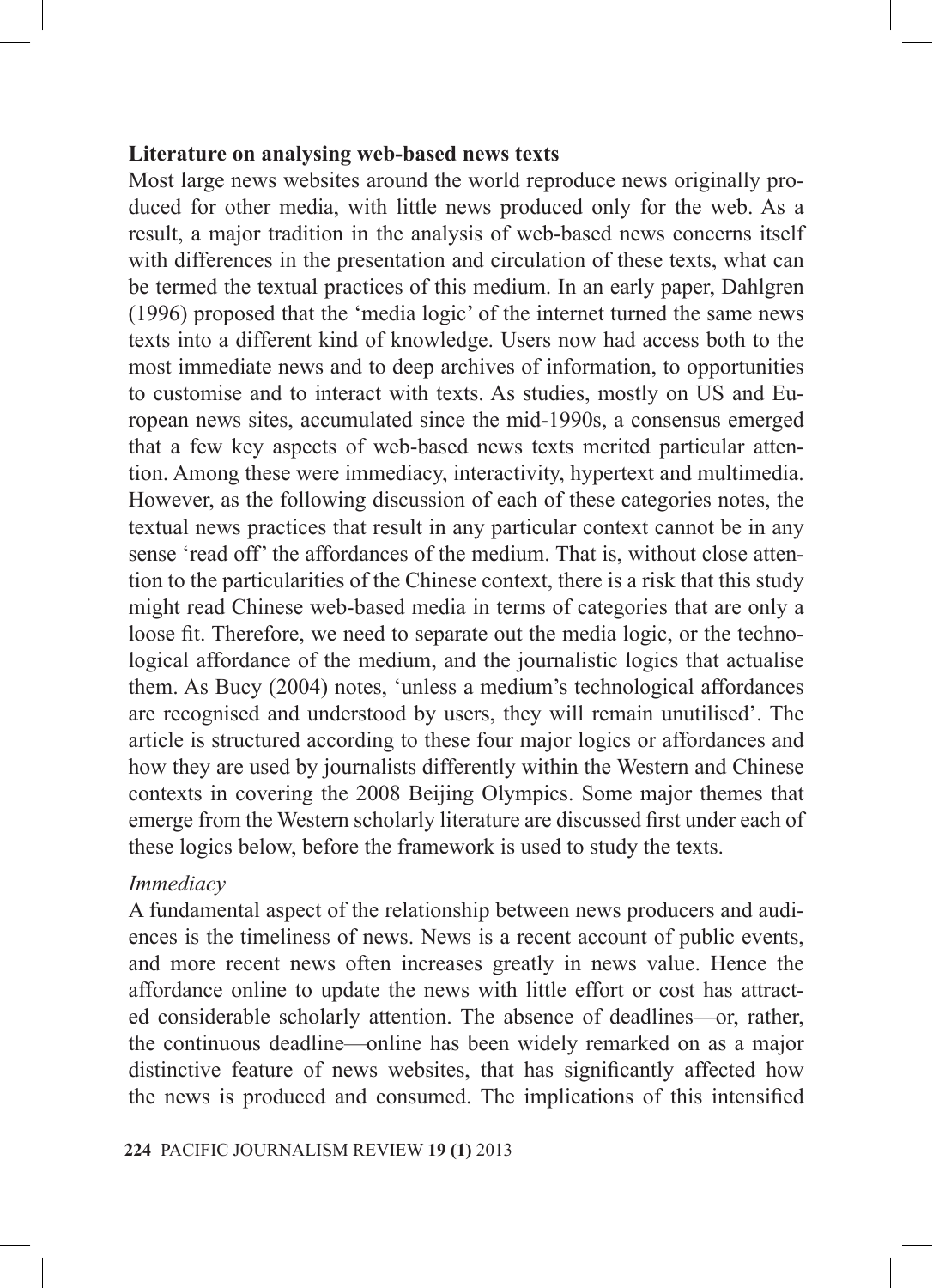immediacy of the news are complex. To some critics in the West, a 'news cyclone' (Klinenberg, 2005) has resulted in which the news cycle has accelerated so much that key journalistic values such as facticity and quality of public debate suffer. Boczkowski and de Santos (Boczkowski & Santos, 2007) in Argentina discern a logic towards homogeneity of the news at key moments in the day, as competing news organisations match each other's updates in an intensification of journalism's pack mentality. Quandt (Quandt 2008) in Germany finds greater reliance on news agency and public relations material as the speed of updating exceeds that of the ability of reporters to produce fresh news. It has become clear that greater immediacy has effects far beyond an acceleration of news production, but leads to the intensification of certain aspects of news practice rather than others. In China, there is little empirical evidence to suggest what greater immediacy means for news practice. For example, the intense competition between news portals at a moment such as the Olympics may encourage a homogenisation logic, yet on the other hand the enormous amount of news produced by the country's 700,000 media workers may encourage diversity.

#### *Interactivity*

Interactivity has been the single most studied aspect of web journalism, with scholars agreeing it presents a significant challenge to dominant conceptualisations of the relationship of journalism with its audiences. Research has tended to distinguish between medium interactivity (also known as user-tosystem or content interactivity) and human interactivity (also known as userto-user interactivity). It is, however, important to conceptualise interactivity not simply as a collective of features or activities, but as the textual traces of the relationship between those taking part in mediated communication (see Matheson 2005). This conceptualisation has value for the study of information sharing and collaborative structures on the web, often described as Web 2.0, in which multiple aspects of these relationships change at once.

The pace at which Web 2.0 features and content are being integrated into news sites—from email links, social bookmarking tags, RSS feeds and Twitter to blogs, wikis and social networking—suggests that the competitive pressures are forcing news organisations to respond quickly to changes in how users interact with news online. Purcell et al. (2010) find that news use in the US is quickly becoming focused through portable devices, through customisation feeds and through various modes of media sharing.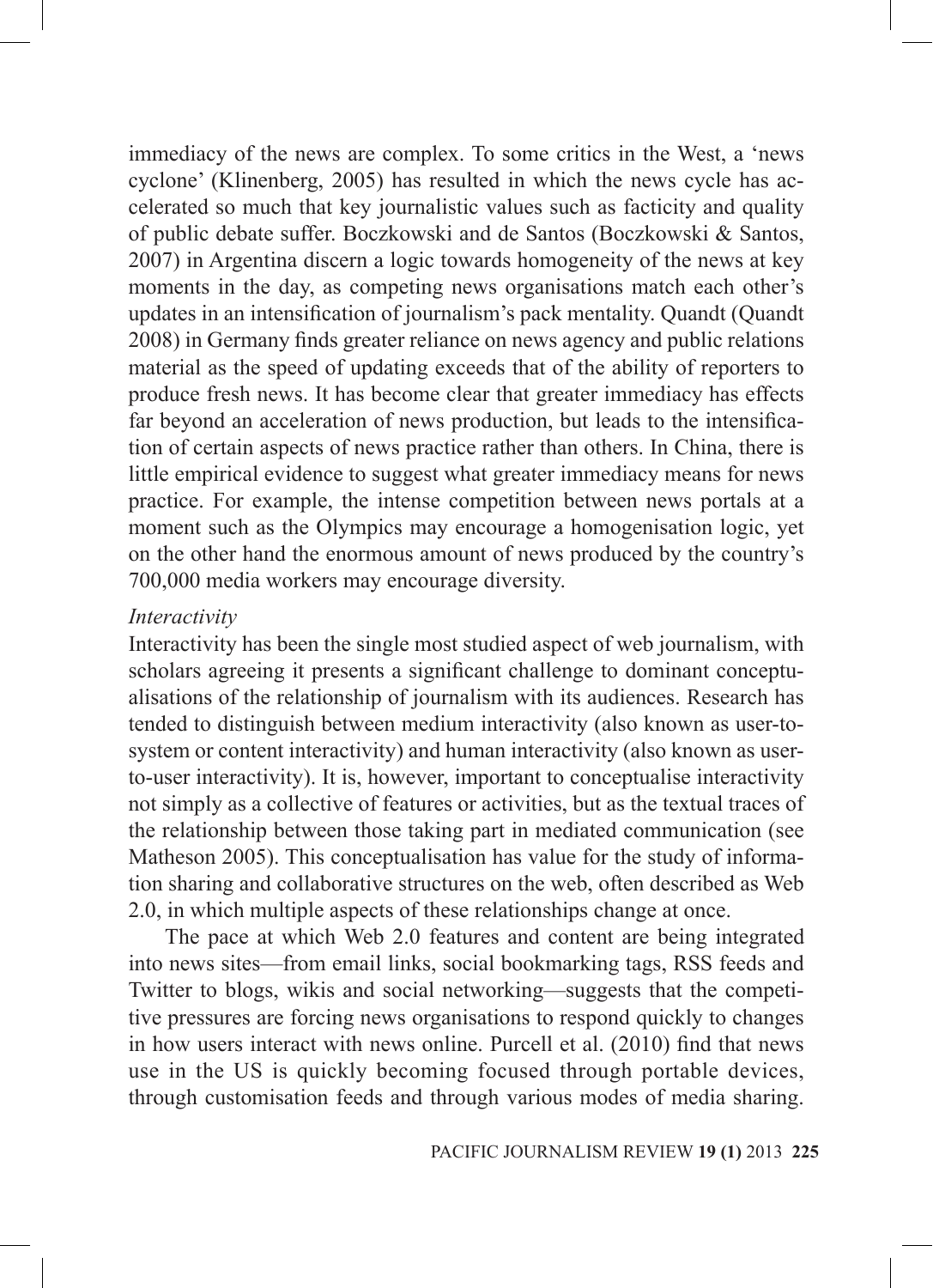In addition, there are accounts of news sites drawing on playful devices designed to arouse interest, which respond to 'a media landscape [that] presents itself as a play-space to be mastered by the individual' (Worsfold, 2007). Yet at the same time, Western journalism scholars note a tension as practitioners talk of interacting with audiences while doing little in practice to give up their position as authoritative arbiters of public debate (Domingo, 2008). The impact of more participatory forms and the emergence of smaller, niche audiences on the quality of that debate is also widely debated (see Morozov, 2011). These multiple tensions mean that the relationships arising from users' interaction with the news online are far from stable. Research on the Chinese internet (e.g. Giese & Mueller, 2010) indicates quite distinctive ways in which Chinese netizens interact with each other and with texts, based on their ethical, political and cultural values, raising questions about how far the changes there mirror those being traced in Western scholarship.

#### *Hypertextuality*

Hypertextuality emerged early as the key textual mechanism through which material on the web could form into 'an extended chain of integrated content' (Oblak, 2005, p. 93). While the metaphor of networks has become useful in recent years to describe the production of meaning online (see Gane & Beer 2008), the term hypertext continues to be important as a descriptor of the detailed textual practice. Three specific textual practices emerge in the online journalism literature, namely hyperlinking to provide context, the production of non-linear texts and the commercially-driven reluctance to link externally.

To take these in turn, firstly Pavlik (2001, p. 23) argued early for the use of hyperlinks as part of a shift of journalistic practice from a condensed-news approach to a more 'contextualised journalism'. Deuze (1999), too, spoke of a key emerging task of online journalists as 'providing information about information', so that users could reach various kinds of related information, ranging from archives, backgrounds, original documents, to multiple perspectives on a particular topic. Through hyperlinking, completeness and context emerge as key aims of newswriting. Secondly, a widely-adopted strategy in the past decade has been to present texts on a similar topic in a hierarchy that allows users to 'drill down' from news headlines to full accounts and then in-depth analyses, and industry data in the US suggests users use this strategy much of the time in consuming the news (Mortensen 2011). To some extent, Western online news has embraced a non-linear mode of news presentation,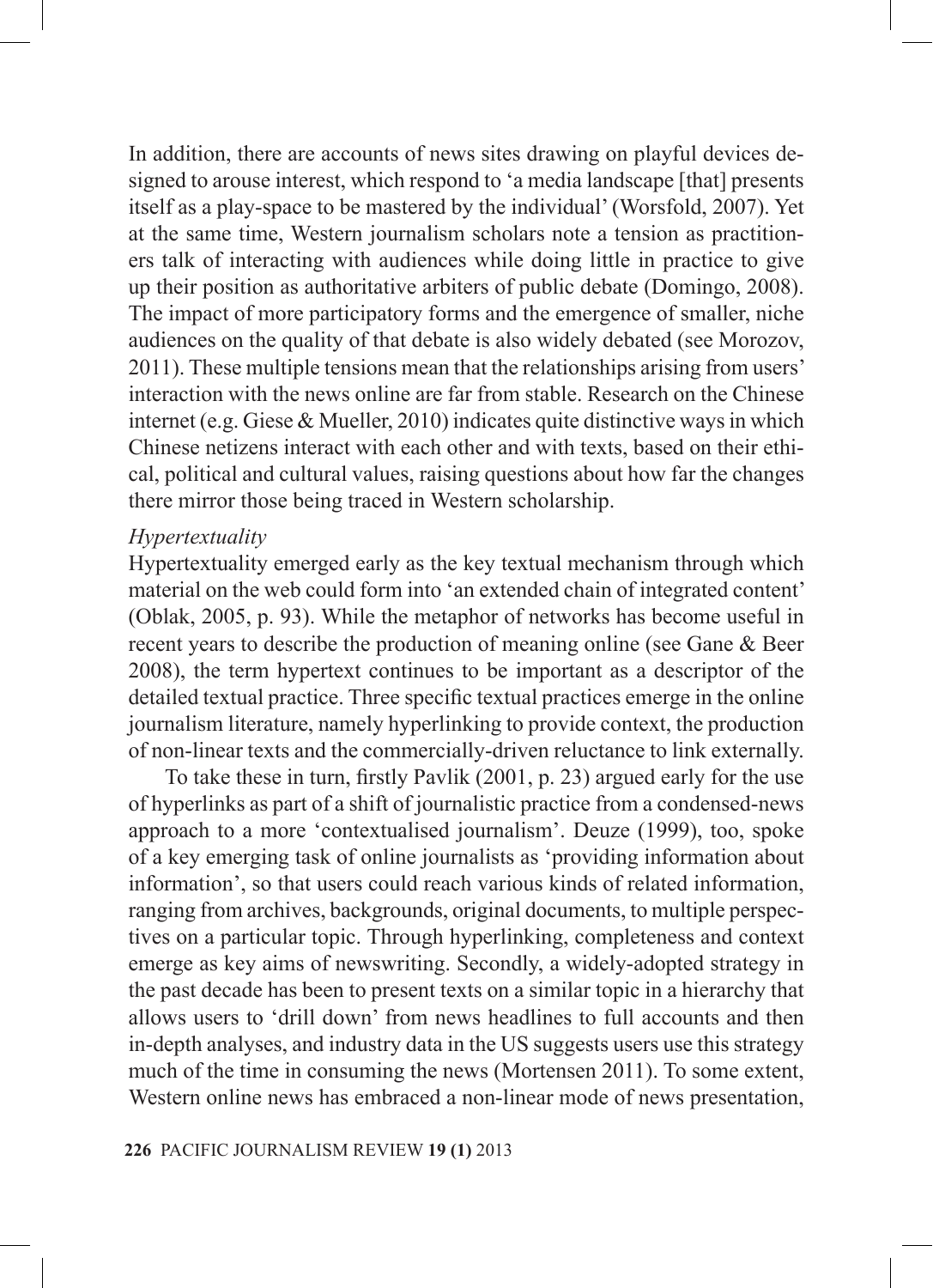although practice is a long way from expectations that the classical inverted pyramid news texts would disappear. In a Norwegian and US case study Steensen (2009) finds the development of online news genres a slow and contradictory process of change. Thirdly, these changes have been heavily commercially-inflected in most Western news. The capacities to increase the transparency of news by providing links to original documents and to widen users' horizons are rarely implemented. Instead most links are within news sites, and indeed Tremayne (2006) finds this trend intensified as online news organisations' archives grow over time. The uniqueness of the Chinese online news market and internet users' profiles raise the possibility that expectations about hypertextuality might be culturally-specific to the West, and therefore require testing in Chinese contexts.

#### *Multimediality*

The term "multimediality" usually refers to the integration of more than one medium or media formats. Much literature on multimedia is inclined to demonstrate how multimedia employs multiple senses and multiple channels of storytelling. Fagerjord (2003) uses 'rhetorical convergence' to describe the coming together of different kinds of news presentation in modern online journalism, through means such as texts, photographs, flash animations and video.

A vast body of literature underscores the prominent role of multimedia within web journalism. First of all, multimedia journalism online plays an important role in attention-attraction and 'smooth navigation'. In the face of the steadily-increasing speed of news and information circulation in society, multimedia journalism appears to be an effective way to engage viewers and to prevent audiences getting lost in the sea of information. The multimedia content can immediately engage users with the news coverage, since entertainment and journalism, emotion and information have been wrapped up in the same package (Väliaho & Lundgren, 2005). Many researchers in the West find that the web does not favour long texts and thus an essential aspect of online journalism is navigation. Thus, while non-linear storytelling is rare, the development of two-storey news texts has been identified (Väliaho & Lundgren 2005) in which short texts, photos, audio and video attract viewers, often on an emotional level, and then longer texts and perhaps more relevant photos and videos give interested readers detailed information. Mostly drawn from the experience of media practice in the West, the prevailing literature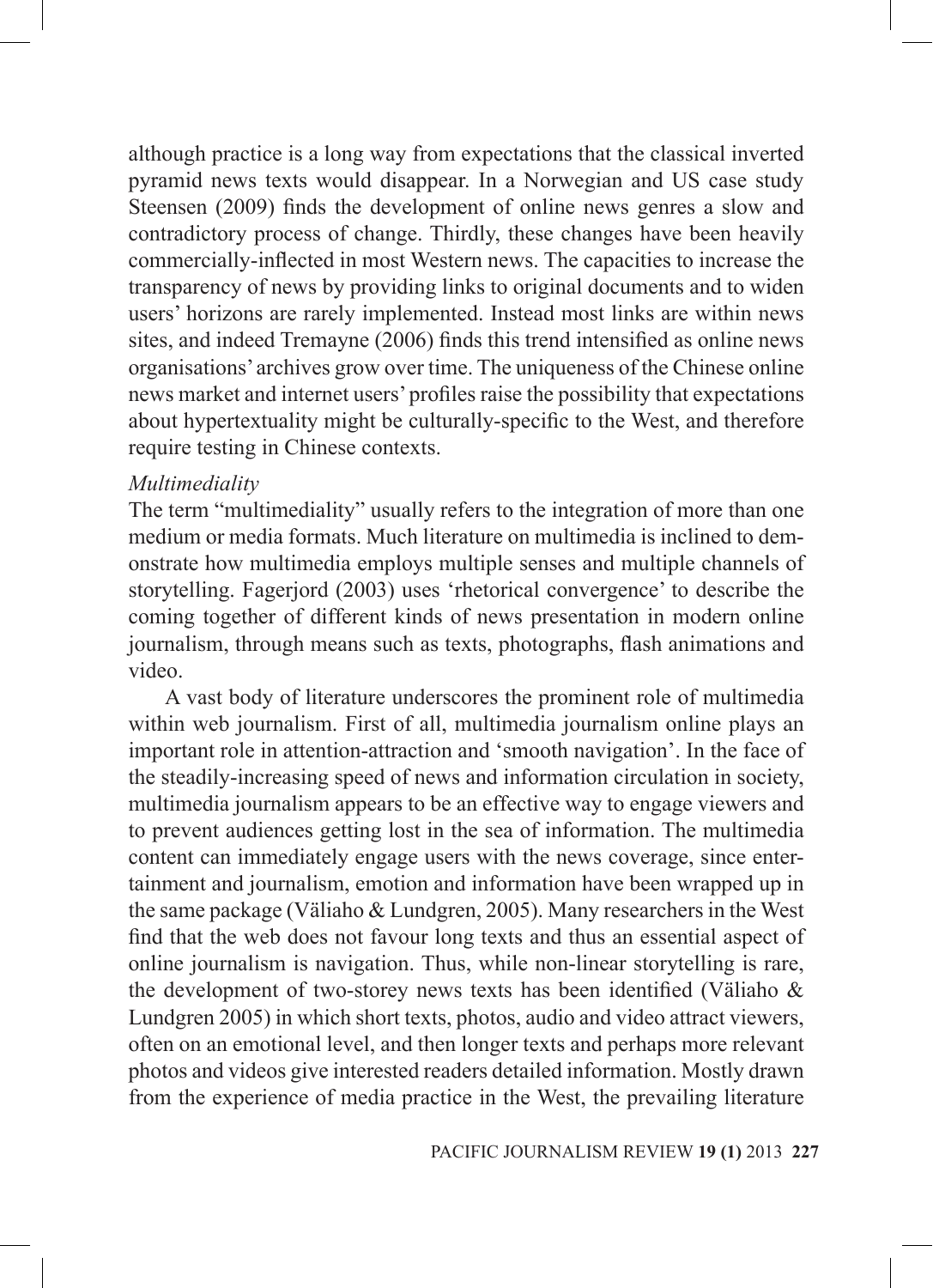on the merit of multimediality suggests that it might play a significant role in attention-grabbing and promoting smooth navigation. Whether audiences in the East share these needs and expectations is a question that has, again, rarely been asked.

# **Methodology**

This paper takes a genre-based approach to comparing the textual practices of web-based news in the West and in China. That is, it studies these four affordances of the web for news within the holistic category of the emerging genres of news online, looking at a bundle of aspects of texts, including contents, forms, purposes, functionalities and the overall communicative interaction. A specific genre is usually named and recognized by members of the culture in which it is found, and therefore the approach lends itself to identifying commonalities or contrasts across cultural boundaries. The primary concern of this study emerges as the task of characterizing typical characteristics of the given genre—web news. Ihlström's (2004) summary of content, form, functionality, purpose and positioning offers helpful analytical aspects in defining characteristics of different web news genres. However, it should be clarified that the model is applied indirectly here, as a useful analytic in general terms, rather than as a specific list of features. One more noteworthy merit of the genre approach lies in its power to integrate various contextual factors in a networked context. As long as we retain the arena of communication as a dynamic process, we must recognize that the performance of the digital genre is an ongoing process of negotiation in the socio-cultural contexts as well as in the relevant area of specialisation. More precisely, genre analysis is applied to identify contextual meanings of genres and position them within their social and cultural circumstances. How the mainstream web news genre defines, organises and finally communicates with various social realities is the underlying concern.

In seeking to identify the dominant web news genres in the Western and Chinese contexts, we identified websites to study by two criteria: 1) their status as 'quality' professional news outlets; and 2) their popularity and size. Six sites were chosen from Western media and six from China, so as to facilitate comparison (Table 1). The Western sites were studied largely as a unit, on the assumption that British and New Zealand sites $<sup>1</sup>$  would generally follow the</sup> lead of the innovation and cultural dominance of the United States, but also to expand the scope of cultural comparison.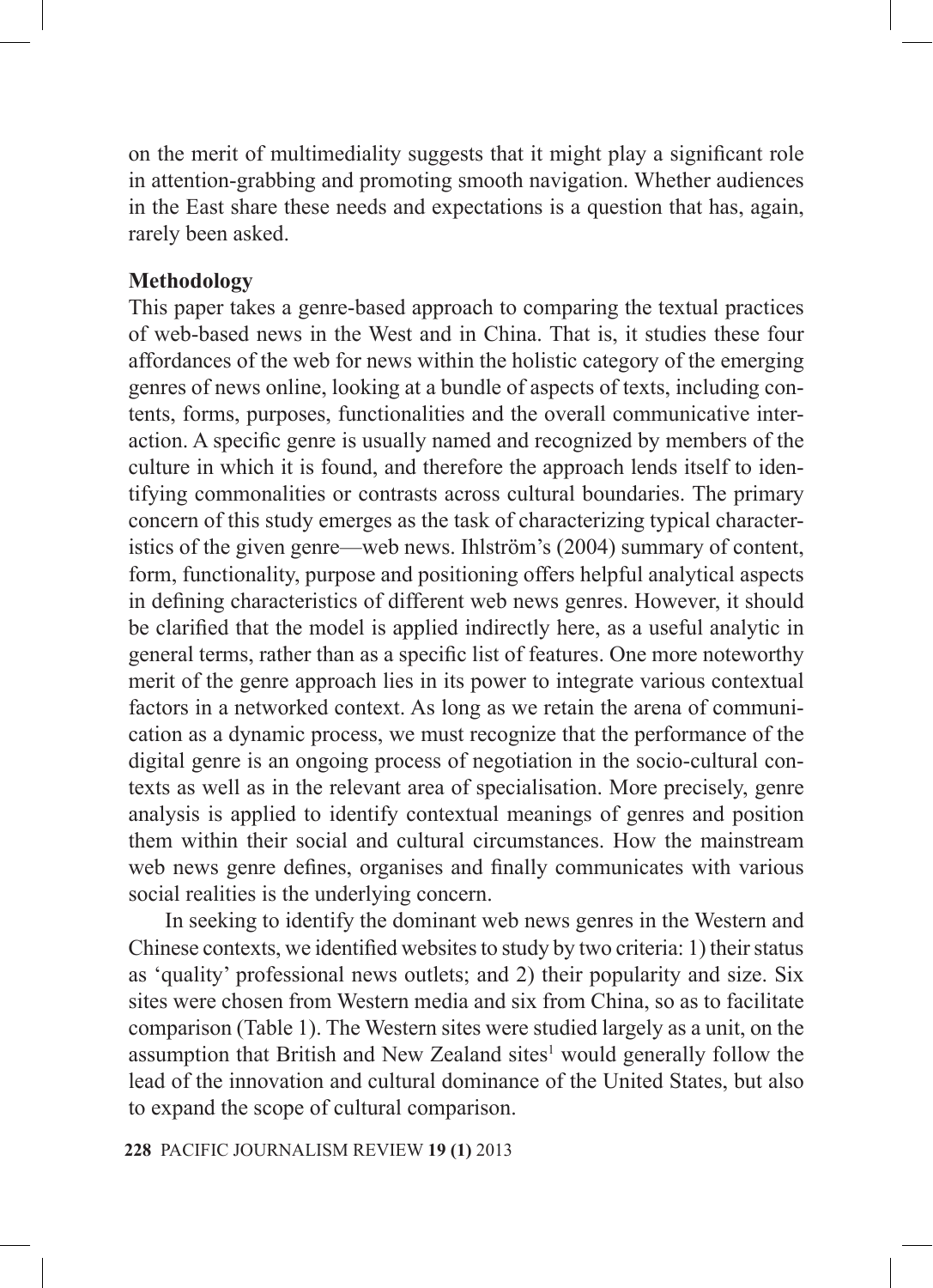| Table T. Offinese, Western Websites. Cultural Companson                |                                         |  |  |
|------------------------------------------------------------------------|-----------------------------------------|--|--|
| Chinese sites                                                          | Western sites                           |  |  |
| News sections of four web portals:                                     | The New York Times (www.nytimes.com)    |  |  |
| Sina (news.sina.com.cn)                                                | NBC news (www.nbc.com/News and Sports)  |  |  |
| Sohu (news sohu.com)                                                   | The Guardian (www.guardian.co.uk)       |  |  |
| Netease (news.163.com)                                                 | BBC news (www.newsbbc.com)              |  |  |
| QQ (news.qq.com)                                                       | New Zealand Herald (www.nzherald.co.nz) |  |  |
| Xinhua News Agency's online counterpart,<br>Xinhua (www.xinhuanet.com) | Television New Zealand (www.tvnz.co.nz) |  |  |
| China Central Television's news website,<br>CCTV (www.cctv.com)        |                                         |  |  |

# **Table 1: Chinese, Western websites: cultural comparison**

Note: Sites studied in this research.

The comparison between Chinese and English-language websites was possible because of the focus on issues of genre rather than details of language. English-language sites from China were available, but were not used because they were regarded as not typical of Chinese practice. Similarly, news portals were included in the Chinese material but not in the Western material, because of the dominant position in Chinese web journalism of the news services of these web search and social media providers.

Accordingly, the purpose of this study is twofold:

- 1. To identify key elements that constitute the mainstream web news genre in Western and Chinese news texts on the Olympics and thus to explore distinctive features of Chinese web journalism;
- 2. To explain the contextual implications of mainstream web news genres and position the genre within social-cultural circumstances and relevant specialized areas.

The general research design is qualitative, exploratory, descriptive and contextual. The study examines, for each of the chosen sites, the in-depth news sections on the Beijing Olympics, between 8 August and 24 August 2008.

# **Analysis and findings**

#### *Immediacy*

From the outset it is clear that the Chinese news sites studied here engage with the possibilities of immediacy in a quite different way to their Western counterparts. The texts produced are very short and each contains what Western news producers might consider as one element of a story. Detailed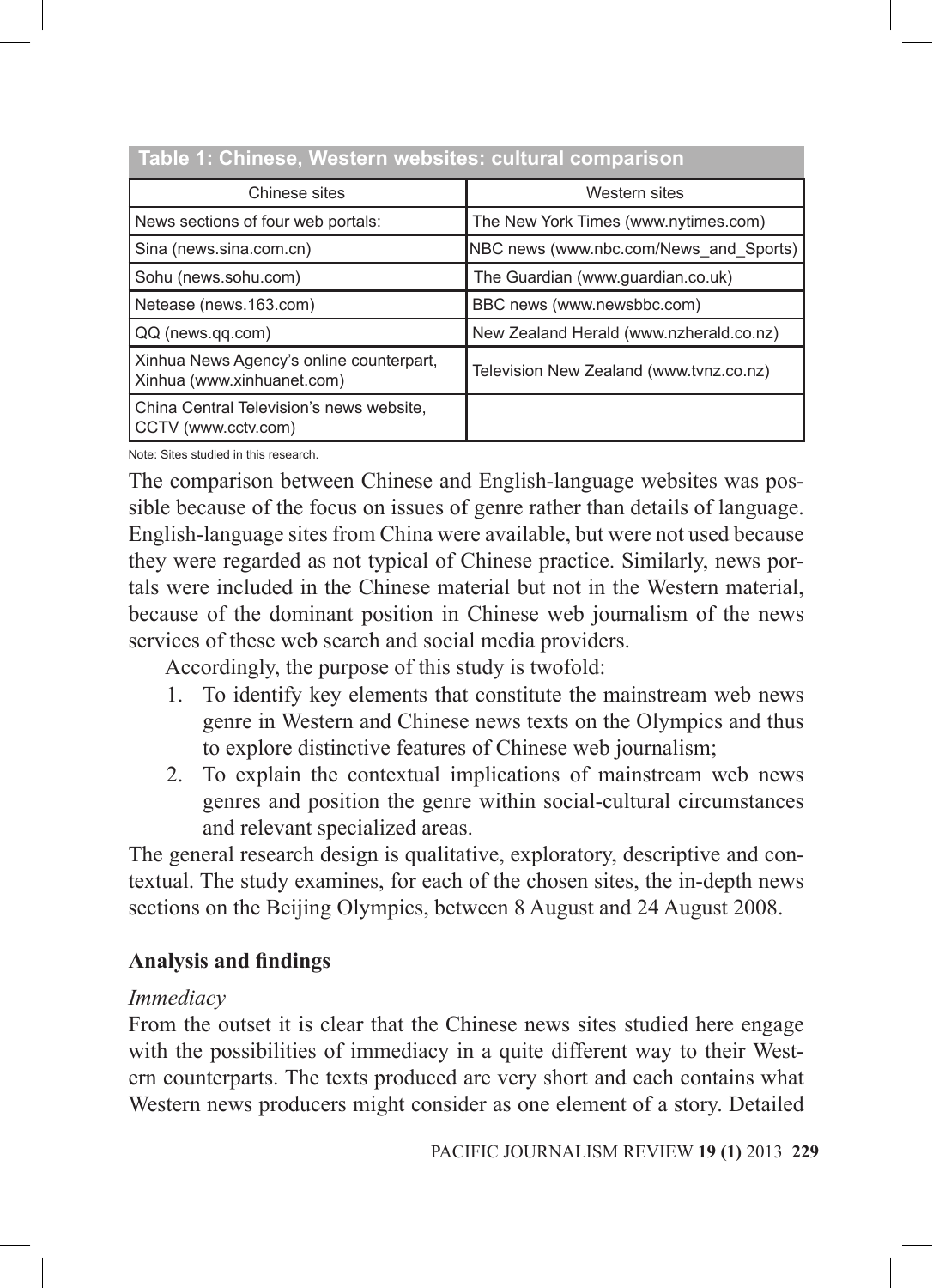descriptions of events, introductions to schedules and stories on each participating team can be found. Large numbers of these texts are uploaded into themed sections on different aspects of the Olympics or on particular star athletes, each date stamped as the latest news on that aspect as the Games unfold. A very strong 'episodic news frame' (Iyengar, 1991) is in clear evidence as the news providers, led by the portal sites, pursue values of immediacy and timeliness in their coverage. For example, though all the Chinese websites analysed had live text reports on the opening ceremony, every step of the ceremony was also reported as breaking news. At 19:59 on 8 August, almost every Chinese website issued a one-sentence breaking-news item: 'The opening ceremony of Beijing Olympics (formally) begins.' Then the commencement of each stage of fireworks, each performance, each team's parade, and other moments was treated as a breaking news story. For the opening ceremony alone, there were hundreds of news pieces on each Chinese website. In addition, instead of replacing old stories, the editors of these sites accumulated more news items, leading to a dramatically-higher number of stories at the Chinese sites.

The Western sites largely reproduced longer print or news agency items. Timeliness seemed not as urgent an issue, with updating far less frequent. News articles at Western sites often synthesised various events and background information into a single piece of news. The BBC for example summed up the opening ceremony in a single piece of news, 'Games begin with spectacular show'. This 850-word report covers a wide variety of events, such as the pyrotechnics, performance, and parade, as well as a handful of key figures, including Li Ning who lit the Olympic cauldron, the President of the IOC, the Chinese President, both British and Chinese flag bearers and the director of the opening ceremony. Each dimension, or more precisely, each paragraph in this article was usually made into a separate news story at Chinese websites. Moreover, the BBC article also mentions aspects beyond the opening ceremony, such as the possible first medalists in the UK and China, as well as American swimming star Michael Phelps' goal of eight Olympic golds. The *New York Times*' news story for the opening ceremony, 'China's leaders try to impress and reassure world', is the longest we found. The approximately 1500-word article indeed says less about the opening ceremony itself, but more on the impact of the Olympics on Chinese society, including issues such as national pride, the boost to the economy, diplomatic strategy and the theme of the harmonious society. In addition, the site only date-stamped its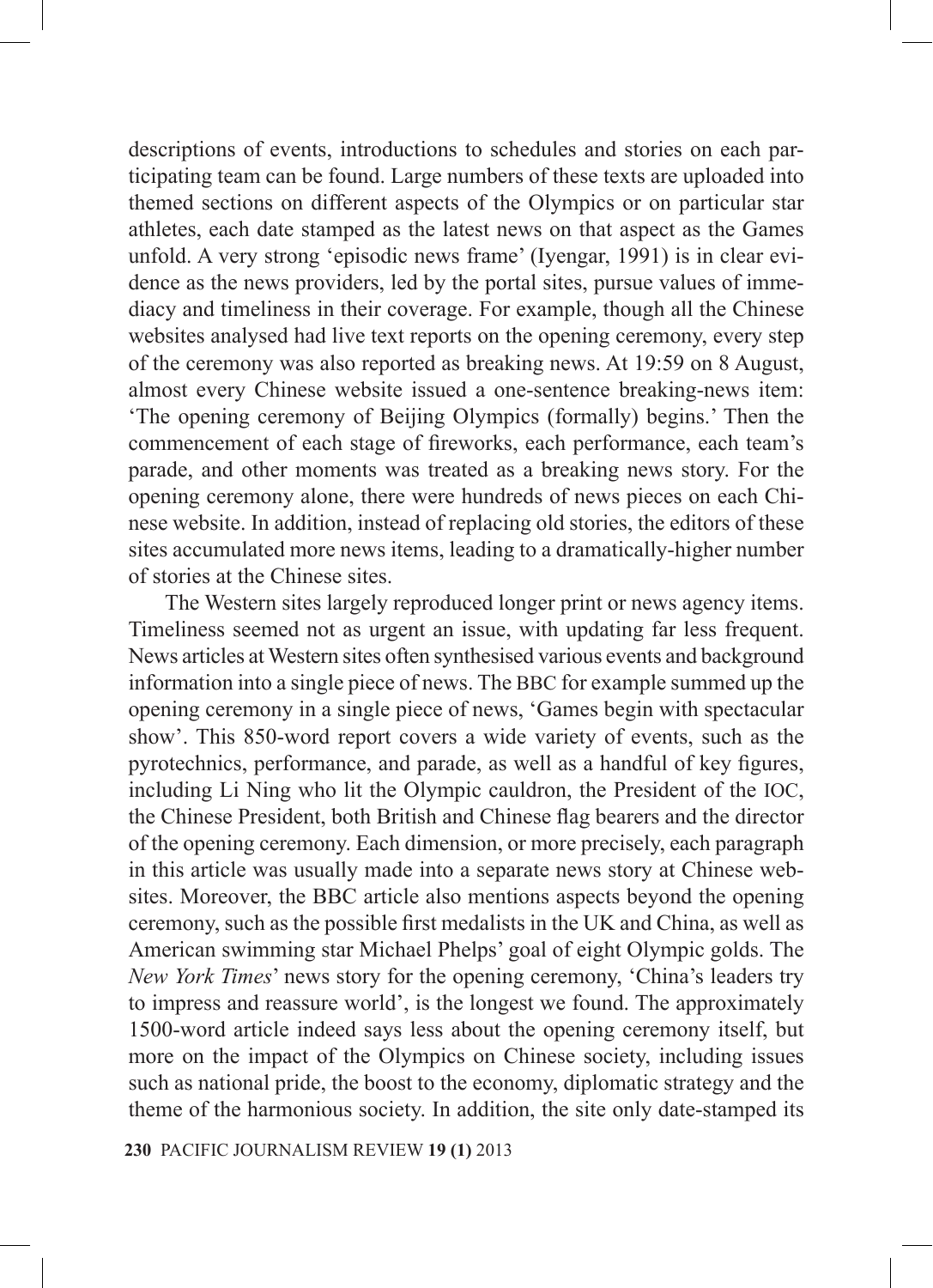stories, with no specific time of uploading, revealing its continued reliance on newspaper traditions and routines.

Clearly, different logics apply to these contexts—indeed, the Chinese sites follow practices that we are not aware of elsewhere in the world. It is likely that the news portals, with a magpie-like practice of accumulating material, have led the practice there. CCTV and Xinhuanet, whose news practice in print and broadcast is quite different, follow the portals' approach online. The intense competition between the various sites appears to have manifested itself in a display of both immediacy and plenitude. Being the first to issue the report appears to be regarded as of the utmost importance. The Western news logic of a fresh 'wrap' each day is replaced by a constant flow of material. Individual news items offer little context and are far from comprehensive, but offer depth and breadth of coverage through their accumulation. The findings on the Western coverage echoes research by Barnhurst and Mutz (1997, p. 27) that reporting has shifted to 'deemphasise events in favor of news analysis' (p. 27) or, in Iyengar's (1991) terms, a thematic treatment of news. Barnhurst's (2002) observation also applies, that US newspapers on the internet 'do not appear to reinvent themselves online' and 'the web versions reproduce the substance of their print editions in a way that relates similarly to readers' (2002). He attributes the minimal change of the online version as a monopoly strategy of guarding their market position and erecting 'a barrier to the entry of geographical competitors and ideological alternatives in the US news arena' (p. 477). Thus competition reveals itself in different ways in the coverage.

#### *Interactivity*

A corollary of the abundance of small texts in the Chinese coverage is that the opportunities for users to interact with the web sites differed significantly from the Western sites. There was a vast amount of choice, much of it overlapping and repeating material. On the front pages of the Olympics sections of each Chinese site were various forms of news (in texts, pictures, audio, video or multimedia), commentaries (such as blogs or forums), tabular information (such as statistics or traffic reports), search engines (whether by date, results, disciplines, athletes, venues or keyword, and internal or external), archives (daily archives of the Beijing Olympics, archives of previous Games, gold medals only, results only), and entertainment devices (including mini-games and wallpapers). However, though the number of options was impressive, the nature and relevance of the choice reflects an emphasis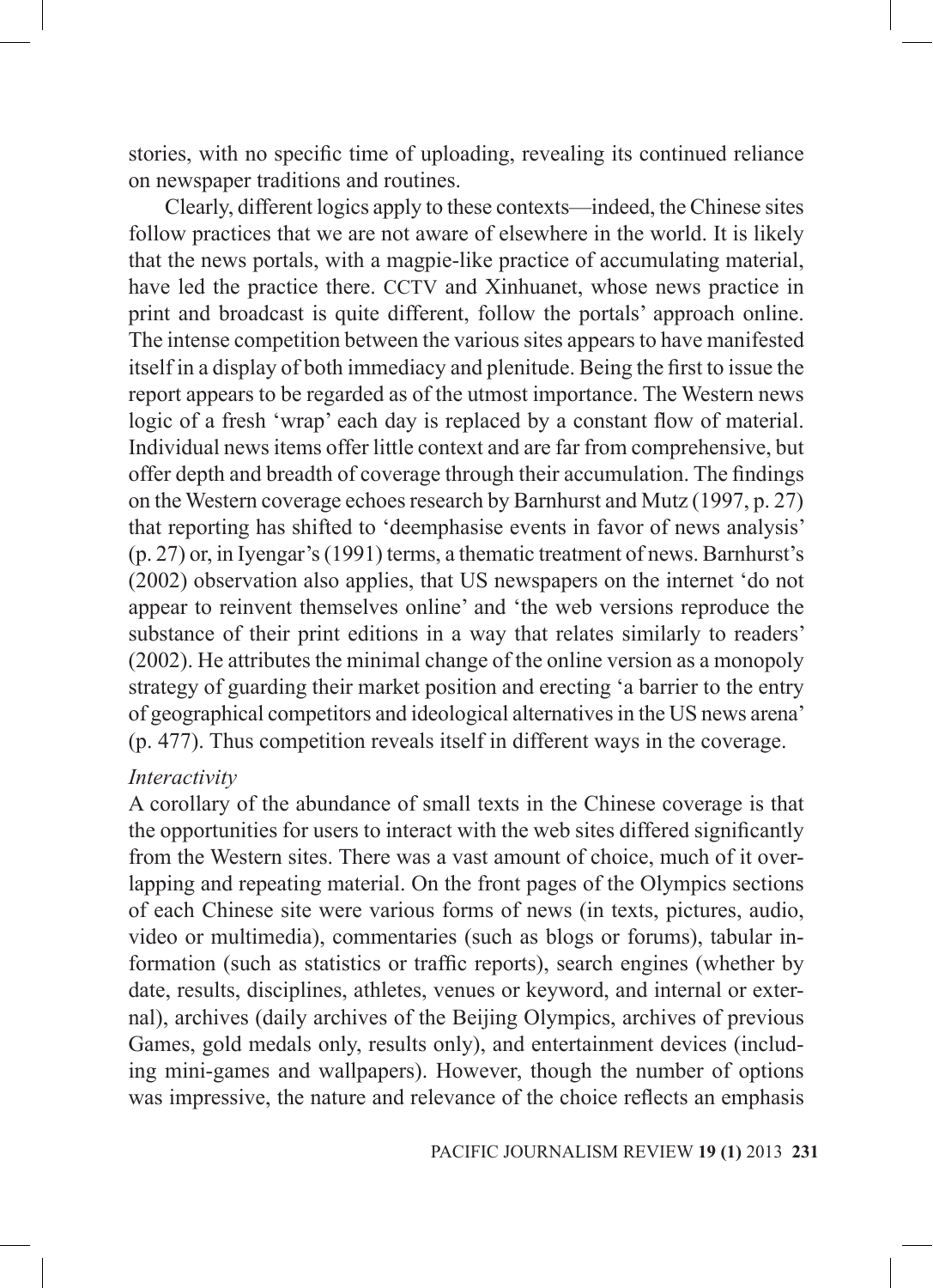on the quantity rather than the quality of the interactive options, perhaps reflecting trade literature that equates maximising user choice with a high level of interactivity. The Chinese news websites were very crowded. In contrast, Western websites offered a comparatively small number of content choices; there was rarely any repetition; and the content tended to be not as sensational and attention-grabbing as in the Chinese content.

In terms of medium interactivity options, Chinese websites provided fewer choices than the Western websites under study. The majority of the Chinese websites offered four choices (search engines, archive, adjusting the text and mobile version), while the majority of Western websites offered six choices (search engines, printable versions, participation in social websites, RSS, archive and mobile versions). Search engines, archives and mobile versions were widely used by all of the websites studied here. We would note that the Chinese websites paid particular attention to the option of adjusting the text, while they showed little interest in offering links to a printable version, which was standard among the Western websites. The general lack of a printable version is probably related to the fact that the printer is not prevalent within Chinese households, while a great majority of Chinese netizens surf online at home. Very few Chinese websites put customisation devices, such as RSS, registering to receive news updates, at users' fingertips, as most Western websites did. Relevant here might be the different cultural values operating in the two contexts—particularly individualism vs. collectivism. In the West, there are worries of information overload, which combines with an assumption of individualism, emphasising the unique entity of each person. The popularity of 'Daily Me' services alike seems to be closely related to such an individualist cultural value. Chinese culture prioritises collectivism, which calls for a favouring of state or group interests over individual interests and desires (Triandis et al., 1988). Busy web pages with a large number of choices might be able to facilitate users seeing what everyone else reads.

In terms of human interactivity, the Chinese websites tended to be more enthusiastic than Western websites in facilitating human communication. Compared with their Western counterparts, the online chat rooms, Olympic blogs and discussion forums at Chinese websites were larger in size and more diverse in content. Taking the Olympic blog as an example, one can find generally four kinds of blogs in the six Chinese Olympics sections: athlete blogs, celebrity blogs, journalist blogs and netizen blogs. Though not positioned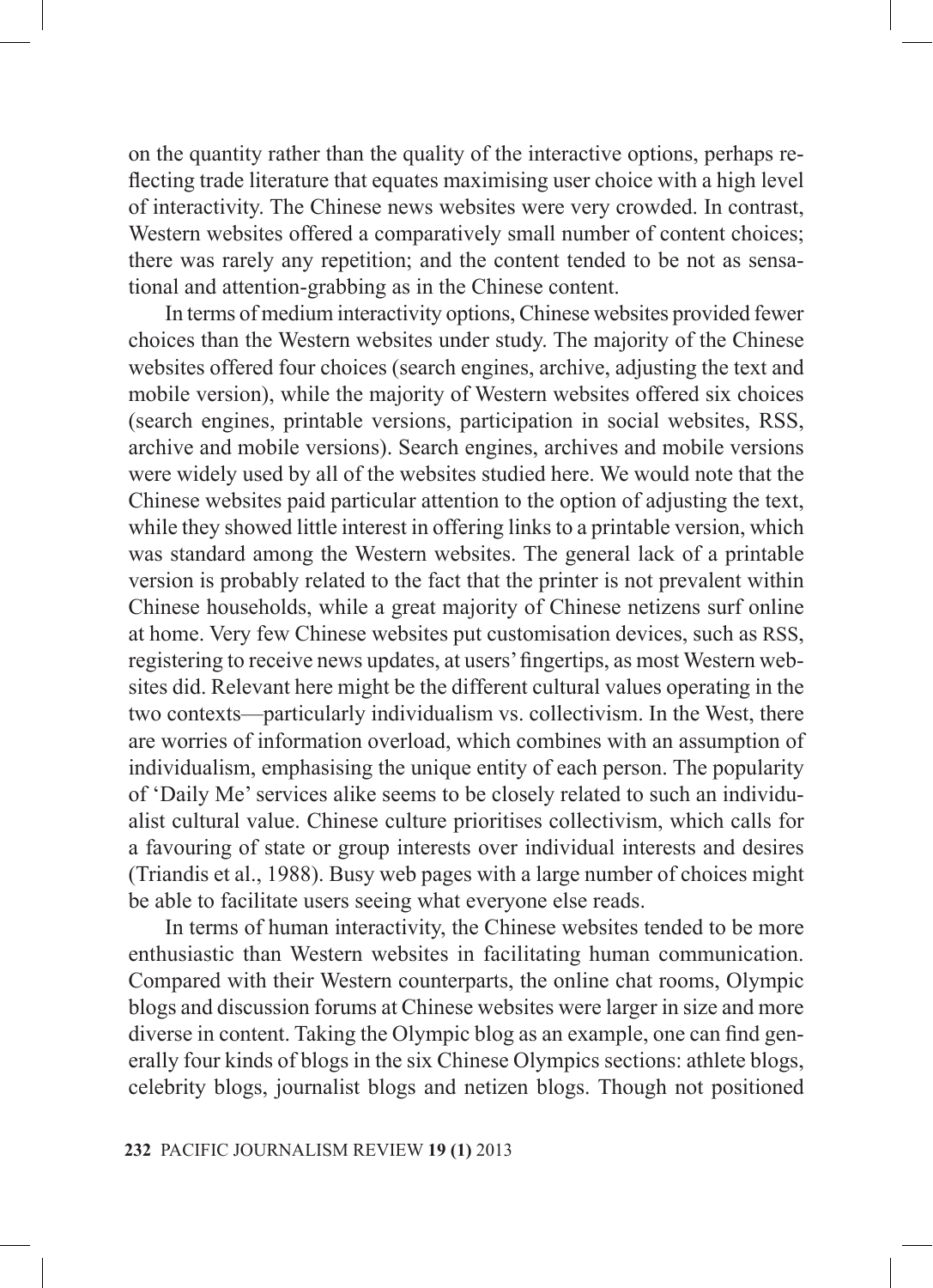on top as often as athlete or celebrity blogs, the ordinary netizen's blog was highlighted by the sites at times. Moreover, blogs written by volunteers, ceremony performers, on-site viewers and other netizens were often quoted in Chinese mainstream news coverage, both online and offline. Such a practice is in sharp contrast to the Western practice that overwhelmingly emphasised professional journalists' blogs. In addition, podcasting was applied in completely different ways in China and the West. Chinese websites emphasised amateur contributions to podcasts, whereas Western websites underscored the convenience of podcasts to listen to or to watch professionally-made content. Despite the widening academic discussion of Twitter, all of the mainstream websites studied here were conservative in employing Twitter, although that is likely to have changed since.

The interaction between user and text is clearly likely to differ by culture, and the findings above accord with research that suggests Chinese netizens use the internet in ways not predicted by Western experience (Giese & Mueller 2010). News providers there are clearly responding to cultural expectations towards more collectivist modes of consuming news. The implications for journalism are harder to discern, with some not entirely successful experimentation with a cornucopia of opportunities for interaction combined with different ideas of journalism. Two main points emerge. Firstly, it appears that, in contrast to their Western counterparts, Chinese web editors were concerned with encouraging a large quantity of interaction while Western editors favoured a restricted range of interactions over which they had editorial control. In the Chinese portal sites in particular, there was a heavy emphasis on human-interest stories to both draw viewers into the site and to involve them actively in collective projects. One of the most heated soft news items in China during the 2008 Olympics was about the shooting champion Guo Wenjun. The coverage of Guo's personal suffering at losing contact with her father reached a pitch immediately after she gained the gold. Evoked by the touching news coverage—'Winning a gold medal could be the most effective "Missing Persons" notice'—some 100,000 internet users participated in the 'search mission'. Active web reports, together with the enthusiastic help of netizens, meant many private secrets that embarrassed both Guo and her family were dug out. Secondly, Chinese editors were apparently less concerned about maintaining editorial control over user-generated content. The enthusiasm for drawing in netizens is again likely to be a function of the leading role that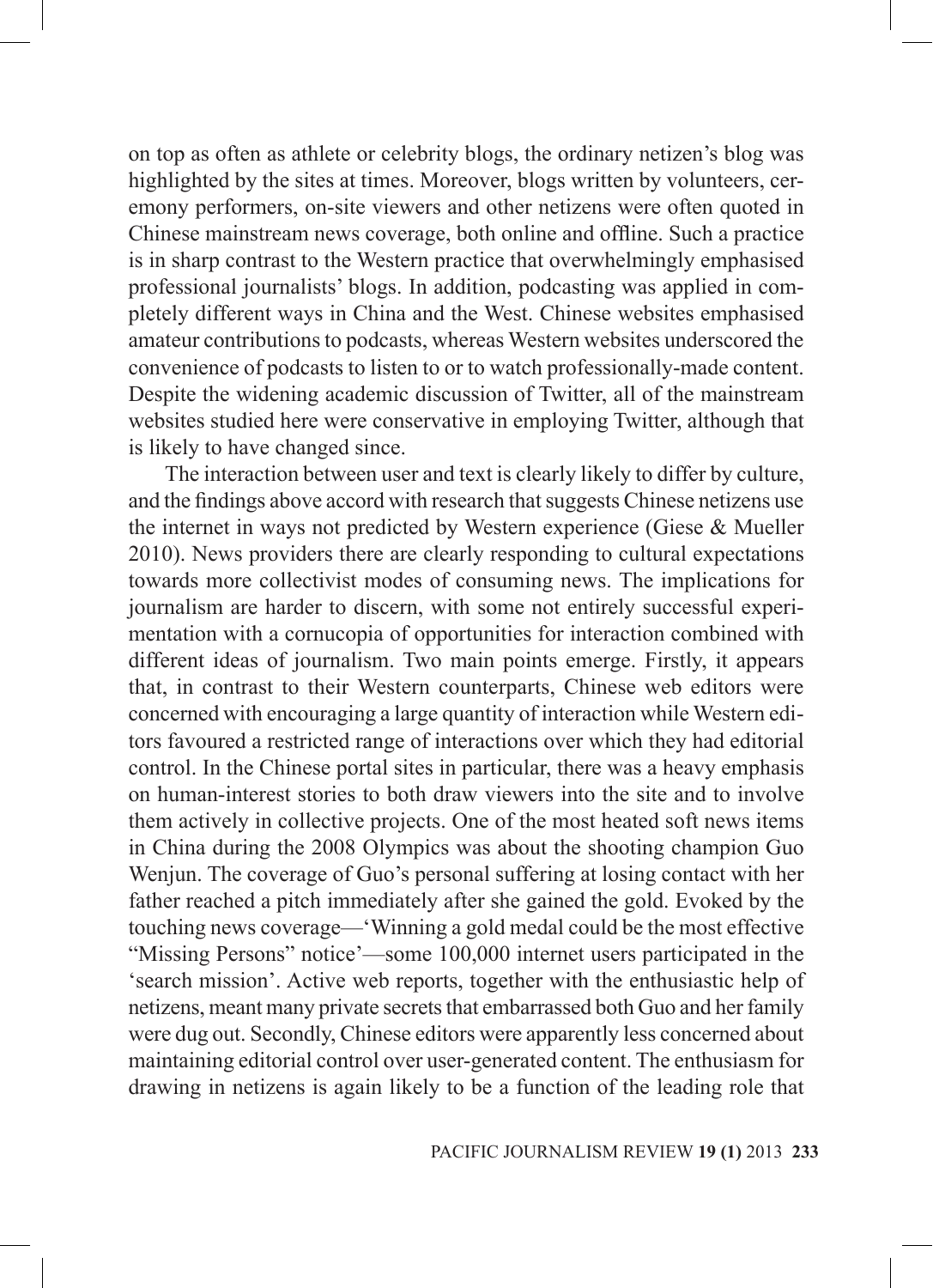portal sites play in Chinese web journalism, which all already provided blog platforms, email and chat facilities. In this context, the journalistic logics of interactivity differed significantly from Western models.

# *Hypertextuality*

The all-inclusive logic again dominates the Chinese online journalistic practice on the use of hypertexts and hyperlinks. The study here finds that the front page of the Olympic sections at the Chinese websites had far more internal hyperlinks than their Western counterparts. Table 2 provides an approximate count for the last day of the Games.

| Table 2: Chinese, Western media: Comparison of internal hyperlinks |                     |               |                     |
|--------------------------------------------------------------------|---------------------|---------------|---------------------|
| Western sites                                                      | Internal hyperlinks | Chinese sites | Internal hyperlinks |
| New York Times                                                     | 72                  | Xinhuanet     | 712                 |
| Guardian                                                           | 83                  | CCTV          | 326                 |
| NZ Herald                                                          | 93                  | Sohu          | 851                 |
| <b>NBC</b>                                                         | 55                  | Sina          | 1027                |
| <b>BBC</b>                                                         | 139                 | Tencent (QQ)  | 309                 |
| <b>TVNZ</b>                                                        | 37                  | NetEase       | 663                 |

Note: Approximate number of internal hyperlinks at the front page of Olympic sections of media websites, 24 August 2008

The numerous hyperlinks at Chinese sites generally played an active role of 'providing information about information' (Deuze, 1999). Confirming Fredin's (1997) supposition, the practice of Chinese journalistic professionals becomes less one of selection and more one of providing the widest possible range of information. Links to various forms of news, commentaries, information, search engines, archives and entertainment devices crowd the front page of Olympic sections in the six Chinese websites studied. In contrast, Western websites value elite content and tend to have 'a deliberate reduction' of the number of news pieces, as Quandt (2008) noticed.

Moreover, Chinese websites valued news variation more than news depth. No doubt driven by the tactic of promotion, hyperlinks at Chinese news web pages often took the viewer further through the site, rather than deeper into the story. In contrast, Western websites followed the logic of 'drilling down' that equips viewers with a selection of related headlines to reach into the news in ever greater depth. Furthermore, the use of both hyperlinks and hypertexts in the Chinese sites contributed to a blurring of the line between editorial and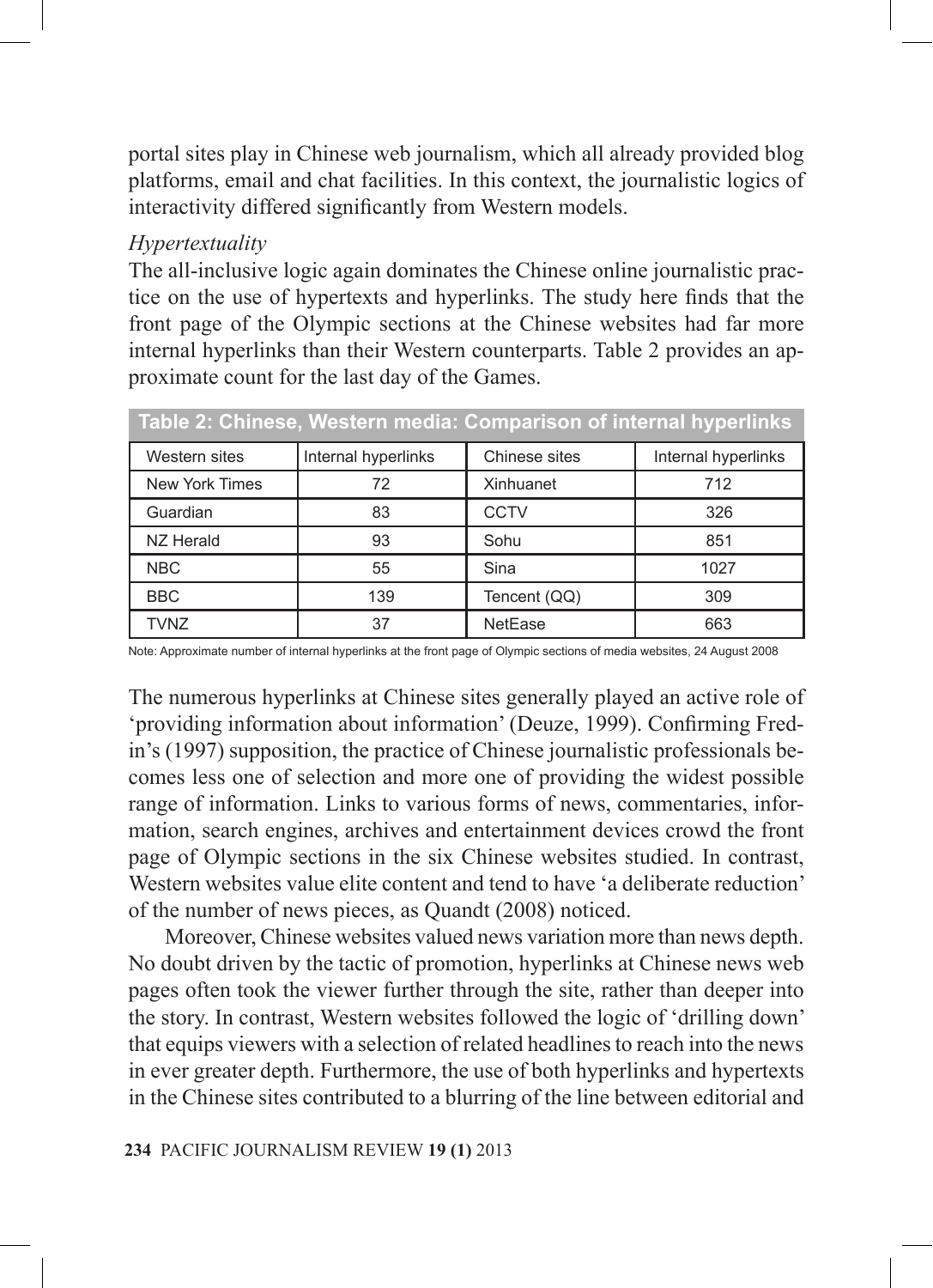commercial content in Chinese web news. News websites took advantage of hyper-linking to promote their sponsors, embed advertisements, and infuse various commercial elements. A heavy emphasis on the commercial, the popular and the participatory, that might be termed a version of the 'tabloid' tradition, is in evidence, a point we return to in the conclusion. The Western websites under study seemed to pay much more attention to maintaining a clear distinction between editorial and commercial materials.

Previous research emphasises the commercial factors leading to very little linking outside of news texts (e.g. Tremayne, 2005). All the sites here followed that logic. However, commercial drivers worked quite differently in the Western and Chinese contexts. While Western news providers sought to take users deeper into their sites, as noted above, Chinese ones sought continually to grab their attention. In addition, the existence of two Olympic Coverage Alliances<sup>3</sup> in China shaped the use of hypertextuality in contradictory ways—forming on the one hand a contemporary, interconnected landscape among members in the same alliance and on the other an absolute disconnect between media of different alliances. Being the organ of the Chinese authorities, the websites of CCTV and Xinhuanet were granted premier resources and their unshakable status protected them from the intense competition. They had no links to other websites. All the other websites under analysis had links to them, as they are crucial news feeders in China. The internet's potential was clearly negotiated in quite complex ways within the commercial structure and the state-controlled media system in China.

### *Multimediality*

Close examination suggests that different journalistic logics prevail also in picture and video use. Chinese sites tended to be less selective and instead intensively pursued strategies of including all available material. Among the Chinese sites, Olympic pictures were treated as a separate category and each provider set up a separate easy-to-remember web address for Olympic images. The picture subsections at Chinese websites contained many more pictures/thumbnails than the Western subsections: at least double the 20-30 clickable galleries of most Western sites. The Chinese sites also favoured hierarchies of subcategories of images. For example, along with 'pictures', Sohu had 'latest photos', 'features', 'gold moment', 'stars', and 'facial expressions' in its photographs subsection. There was an intensive use of heavy and colourful top banners, large HD picture displays, and various stand-alone picture galleries.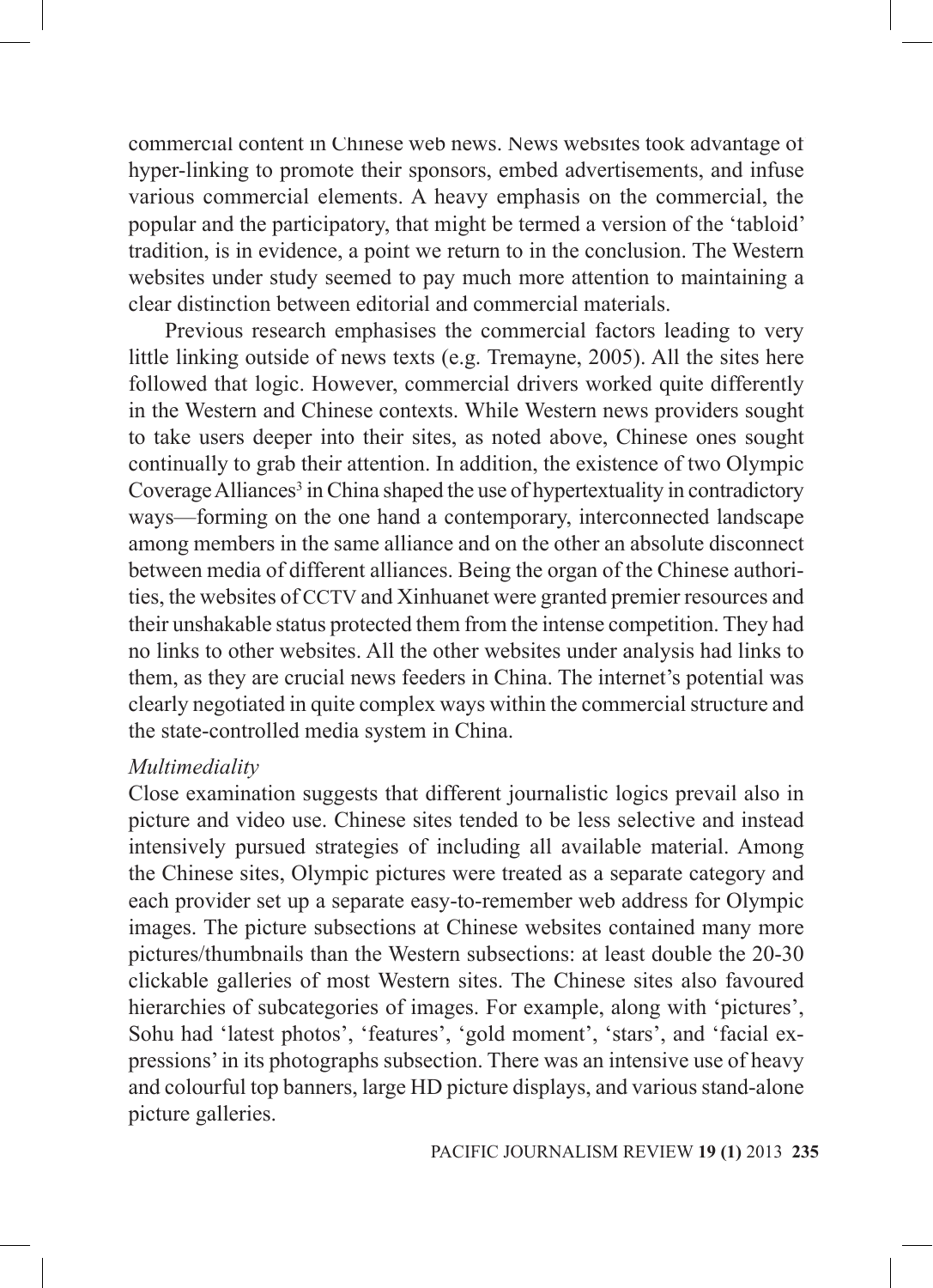Such tactics were not favoured among Western sites. Most preferred categorising photos by day. For example, slide shows were often entitled 'Day 12 action' (TVNZ), 'Team GB on day 14' (*Guardian*), and 'Day 16: photos of the Games' (NBC). Photographs were also more closely integrated with textual content. Thus, the BBC used the least number of images of all the sites, but did so in quite specific ways. One slideshow of 18 images, 'How does Olympic ceremony compare?', gathered photographs from previous Olympics openings, each with a detailed description, so as to illustrate the event's history. TVNZ's pictures were usually captioned with complete sentences often laced with humour, for example: 'A start gun goes off to signal to the other sprinters that the race for silver behind Usain Bolt has begun', 'US President George W. Bush fulfils his childhood dream of being on the women's beach volleyball team'. Such judgment-laden practice was not common at other Western sites, and TVNZ perhaps stands out in its need to pique audience interest in a Games in which New Zealanders only occasionally featured. However, together all the Western sites shared a high degree of editorial integration of images and text.

These approaches appeared to reflect a different status given to images. Among the Chinese sites, the quantity of images on a particular Olympic event revealed editorial decisions about its level of importance, as well as a desire to compel the audience's attention. Among the Western sites, images were treated similarly to textual news, acting often as a second level to the story. An assumption that 'images matter as a reflection of the world at large' (Zelizer, 2005, p. 28) is in evidence, combined with a concern to use multimedia to guide audiences through the sea of information. Indeed, Chinese web journalism seemed much less concerned to guide users through that sea than on making the sea bigger by a heavy use of graphical content.

In terms of video content, the relatively 'calm' atmosphere of Olympic video reports in the West contrasted sharply with Chinese online media, where an 'Olympic battle' of video reports took place. Nine Chinese websites won rights to broadcast Olympic video online, offering a large amount of Olympic video coverage, in sharp contrast to the Western situation of usually one Olympic video provider online in each country. The overwhelminglycompetitive environment of the Chinese online industry could be predicted to lead to a quite distinctive landscape of audio-visual coverage of the 2008 Olympics. Indeed, there was a significant amount of web-generated video in addition to Games footage, particularly interview programmes, on Chinese websites. 'Sohu Beijing Report', 'Tencent's No.1 Studio', 'Sina's Exclusive',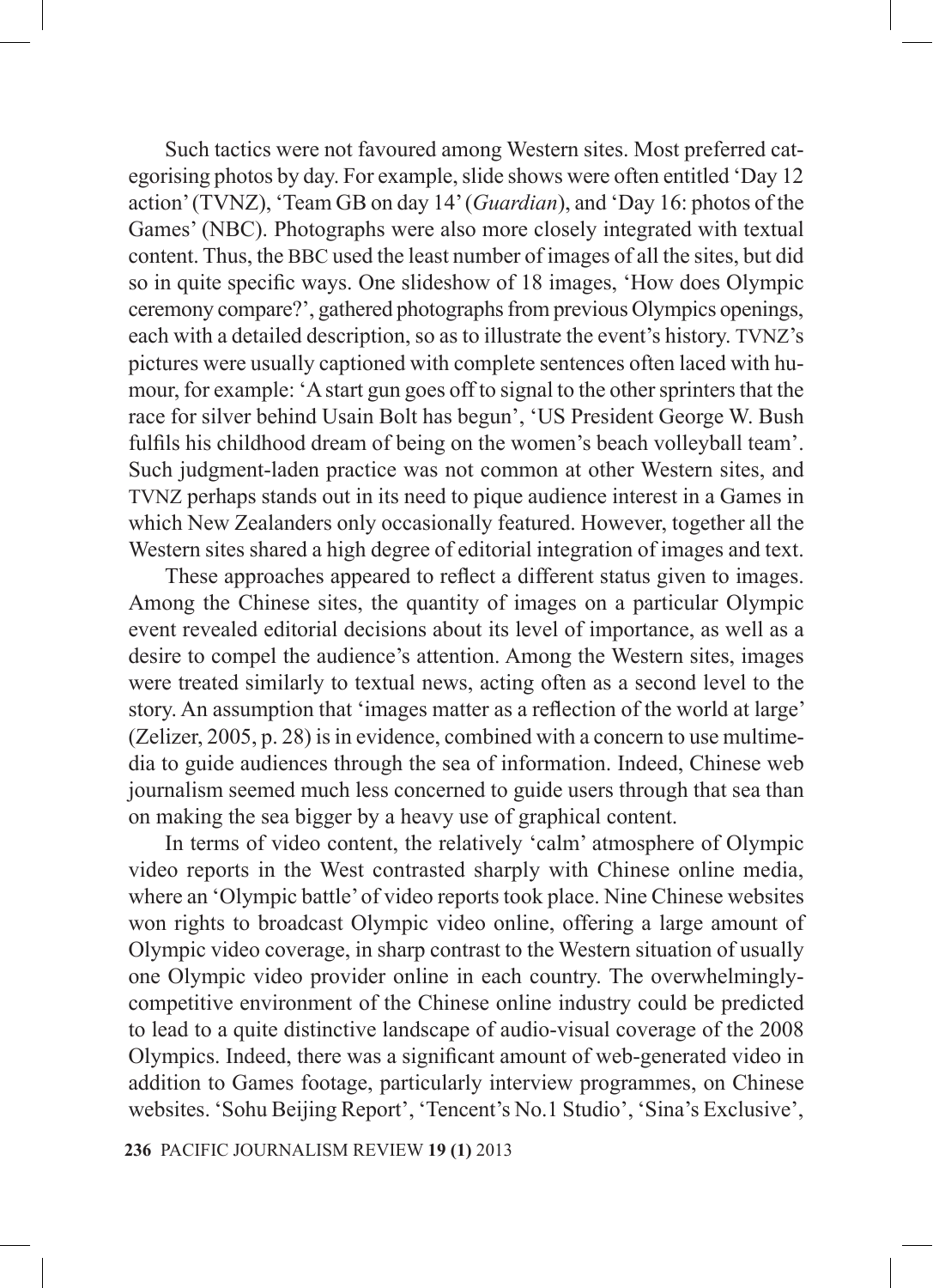'Netease Olympic interviews', 'Xinhua interviews' and 'CCTV's interviews with champions' were a few prominent instances. The interviewees included not only athletes and Olympic champions, but also experts, celebrities as well as netizens. Most of the web-only video displayed a 'YouTube' style that emphasised an informal atmosphere, relatively less edited material and a heavy orientation towards entertainment content. Sohu's interview with basketballer Yao Ming is a good example. The interview took place at Yao's new apartment in Beijing, which was under construction. The following is a snippet of the dialogue between the interviewer Zhang (chief executive of Sohu) and the interviewee Yao:

*Y: Sorry about the mess. We've just moved in…. Wanna drink of water?* Z: No, thanks. *Y: Wanna drink of Mao Tai [a well-known brand of Chinese alcohol]*  $Z:$  OK. *Y: Really?* Z: Yes.

In the video, the two participants chat and drink before sitting down to a relatively interview-like conversation on a couch. A cable installer was occasionally shown on screen, as he was busy working during the entire interview. This video style differs from the Western journalistic logic, at least in the mainstream sites studied here, that values high quality video content and sees the YouTube style as a trait of user-generated content. Of course, a possible underlying reason for the Chinese websites employing the YouTube approach was the shortage of time, equipment and video professionals. With the exception of CCTV.com, all the Chinese websites studied here did not have strong resources in broadcasting. Nevertheless, the effect of a blurring of professional and citizen modes of video is significant.

The study finds little web-generated video content in the West. The websites of the three Western broadcasting rights-holders studied here, namely NBC.com, the BBC.com and TVNZ.co.nz, heavily relied on their television footage. Shovelware and repurposing video content were the most common strategies for producing video content at the three TV-affiliated websites. The other three Western websites, NYT.com, Guardian.co.uk and NZHerald.co.nz created limited video coverage, mostly relying on their journalists in Beijing to provide video reports.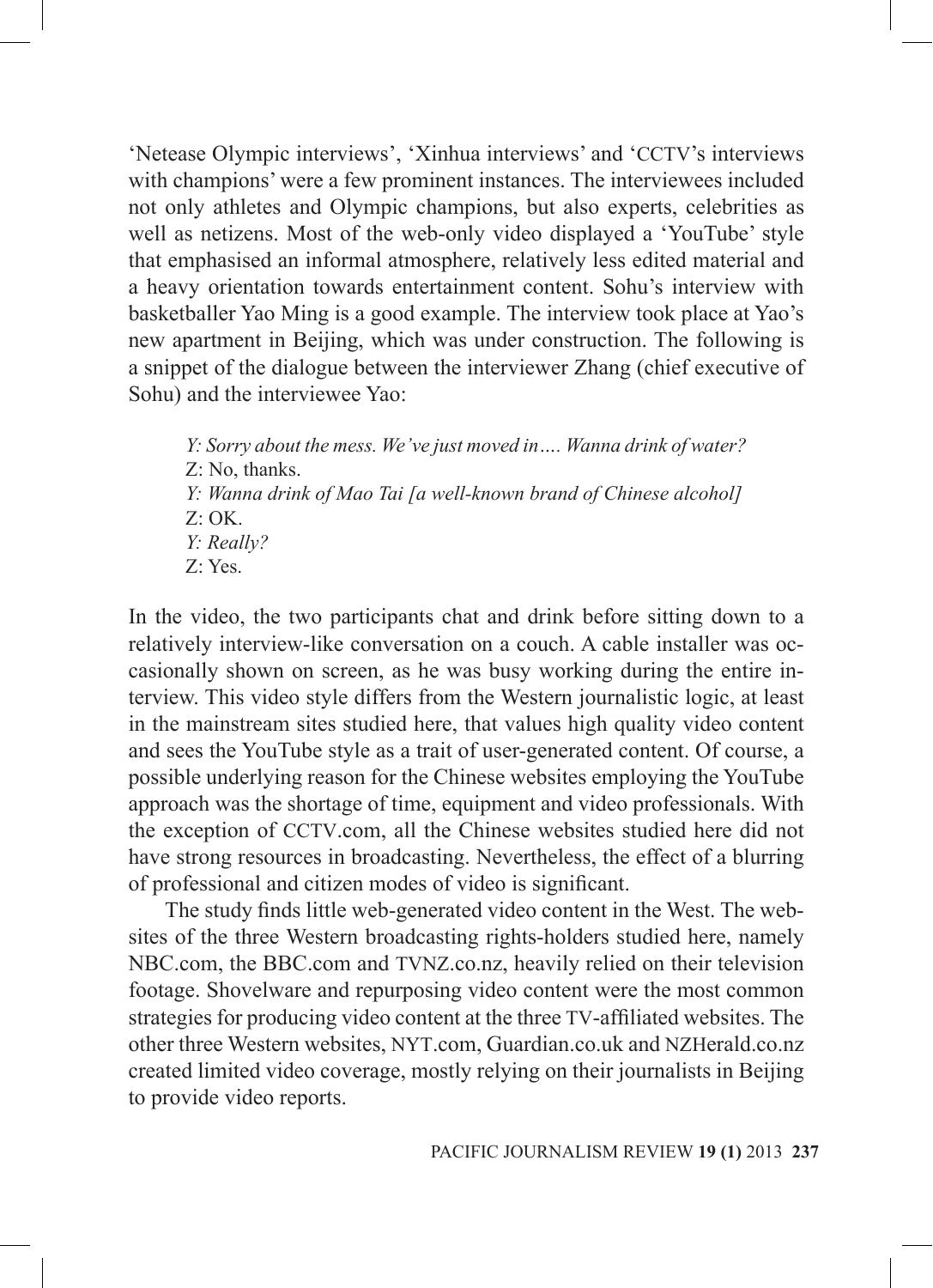Bolter and Grusin (1999) contend that 'remediation is a defining characteristic of new digital media', which they define as 'the representation of one medium in another' (p. 45). Though the digital medium 'can try to refashion the older medium or media entirely' (p. 46), it is, they say, important to note that 'every act of remediation…ensures that the older medium cannot be entirely effaced' and 'the new medium remains dependent on the older one in acknowledged or unacknowledged ways' (p. 47). The remediation of existing cultural forms followed quite different paths in Chinese and Western sites, with the former drawing less on news precedents for their multimedia. CCTV.com, QQ, Sina, and Xinhuanet all produced video online that remediated the traditional storytelling art of Pingshu,<sup>4</sup> a form that had appeared to the younger generation as somewhat old-fashioned. Three of the sites (CCTV, QQ and Sina) reproduced a series of 'Olympic Pingshu' produced by China Education television, and Xinhuanet created its own Pingshu programmes to discuss the Olympic Games. This highly distinctive genre of commentary deployed a quite different kind of convergence to Western mainstream web journalism. Rather than the traditional history-based Pingshu, the sites drew on Olympic news and netizen posts. By utilising humorous language, dramatic storylines, and vivid descriptions, Pingshu performers explained behind-thescenes stories, top news topics during the Olympics, connections between various Olympic news stories, as well as historical contexts for particular sports games in an engaging and distinctive way. In a context of national pride and self-consciousness surrounding the Olympics, it sought to combine tradition and modernity.

# **Conclusion**

The Olympics was a highly distinctive moment in Chinese news media, and the journalistic logics discussed here must be seen within that context. Two points stand out. Firstly, the 2008 Olympic Games witnessed a steep rise in original news reporting among the four Chinese web portals, owing to the opening up of Chinese state rules on the accreditation of journalists during the Olympics. There was a huge amount of original news and features among the Chinese web portals. We have found no research detailing the amount of web-generated news or the proportion of portals' original reporting during the 2008 Olympics, nevertheless it was apparent that key news stories, such as gold medal moments, the breaking of records and opening and closing ceremonies were given intensive, independent coverage by each web portal.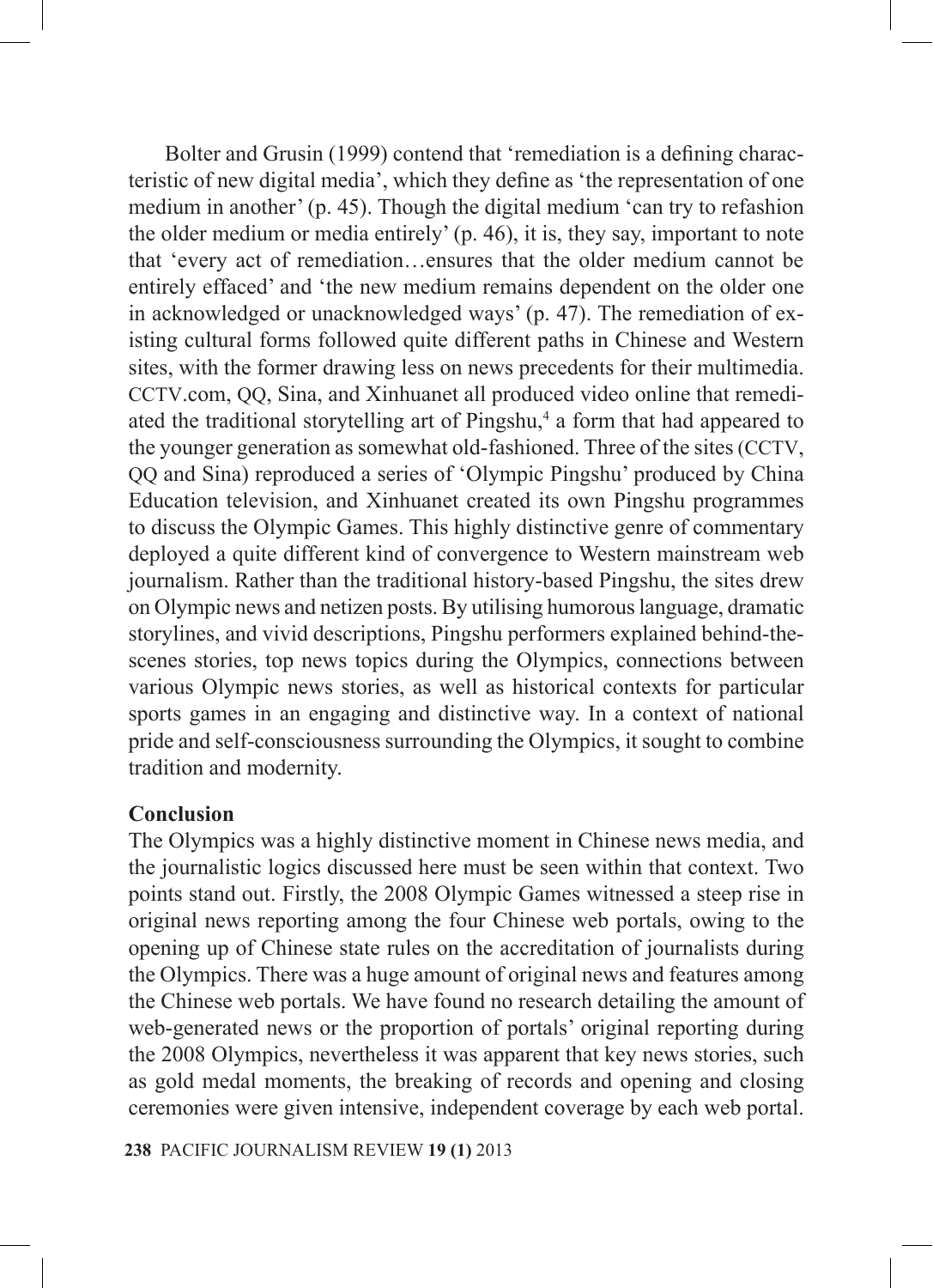Indeed, there is some evidence of the 'shovelware' phenomenon operating in reverse, with traditional media in China republishing original coverage from the news portals. The Games represent a significant moment in the development of online news in China. Secondly, there was a tendency towards sensational and attention-grabbing reporting in online reporting. The web portals in particular were accused by one commentator of being 'intoxicated with champions' private lives' during the Olympics (Zhang, 2008). A news headline at NetEase about an Australian gold medalist read: 'Although gay, he gains respect'. A Chinese champion with a beautiful wife was reported on as much for his romance as for his sporting activities, and all the Chinese news sites posted pictures of her. Gold medal Chinese diver Guo Jingjing's relationship with a wealthy Hong Kong man was also heavily reported.

The journalistic logics discussed above therefore emerged in a quite particular competitive news environment. The plethora of material available through the Olympic media alliances combined with a competitive demand for original content that would set each site apart, leading to the phenomena described above of sites that were full to the point of being confusing with the most immediate, richly multimedia and interactive content. Chinese web journalism broadened enormously at this moment, under competitive pressures.

Yet we would also emphasise that these developments cannot simply be read as the result of competition, for the responses to competition in Chinese web journalism have been quite different from those in the West. Nor can they be read simply in terms of the Chinese political environment, as has been common in Western research in Chinese media. This project shows that a wide range of contributing factors, from the highly competitive market to the hierarchical media system, from social and cultural conventions to the unique profile of internet users in the country, have shaped the distinctive features of Chinese mainstream web journalism. An approach that considers China's distinctiveness in terms just of one of these features will overly constrain scholarly understanding.

In addition, the study shows the need to extend the Western critical vocabulary in order to adequately study Chinese journalism practice. The study finds, for example, that mainstream Chinese news sites are less likely than Western ones to use medium interactivity features, while more likely to employ human interactivity features. Thus scholars should be cautious of studies that make conclusions about interactivity from studying aspects such as the use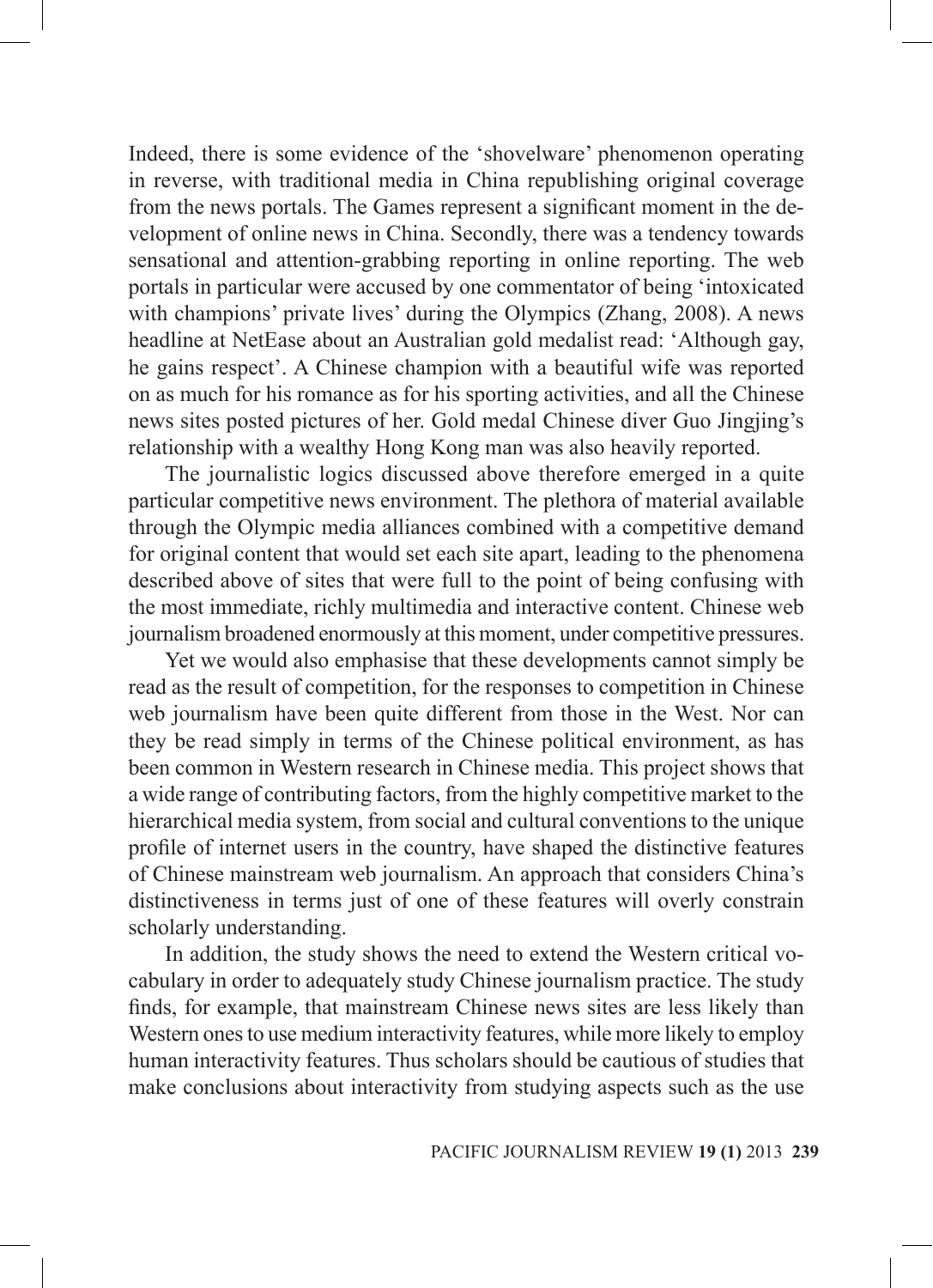of hyperlinks or search functions. This point is likely to have broader applicability across East Asian cultures—Cho and Cheon (2003), for example, find a Korean newspaper they studied was less interactive than US newspapers in this respect. Yet interactivity may manifest itself in different ways in these cultures. Hong et al.'s (2008) proposed 'active-and-inactive' model may work better for these media. After comparing a Korean online newspaper with an American one, they conclude: 'Korean online newspapers are more actively involved in networking or maintaining online users' relationships using active interactivity content such as discussion forums, chat rooms and communities' (p. 509). This study finds a similar trend.

Consequently, we would seek to describe and explain the practices of the Chinese sites studied here in terms of emerging journalistic logics, rather than rely upon assumptions that work in the Western context. For example, an observation that multimedia serves to guide users through the sea of information describes the Western web journalism we studied here, but is not as readily applicable to our Chinese material. At Chinese websites the emphasis is often on making the 'sea' bigger through heavy use of multimedia content.

In a broader sense, then, this study contributes to the de-Westernisation of global communication studies, a correction of what Alatas (2006) calls the marginal position of Asian and other non-Western scholarship (p. 105). This study too suggests that the categories and findings of Western online journalism research must be systematically re-examined in order to study the Chinese case. We need a greater assertiveness and determination to develop theoretical frameworks and paradigms that take consideration of the cultural context. Gunaratne (2010) suggests that a productive research project of this kind 'does not mean the elimination of the corpus of work' that has been produced by both Western and non-Western scholars; rather, it means 'the addition of multiple approaches to investigate problems in their proper context, so that factors such as culture, environment, ideology and power are not omitted from the theoretical framework or held to be constant' (p. 474). We agree and have sought to follow Kluver's (2011) invitation to shift the focus in research on China from how it is changed by the internet to how it, with its enormous population of netizens and growing web-based media, is changing the internet. Much more research is needed on web-based journalism in China outside particular moments such as the Olympics, but it appears that China has much to tell the rest of the world about how news industries can make use of the possibilities of the internet.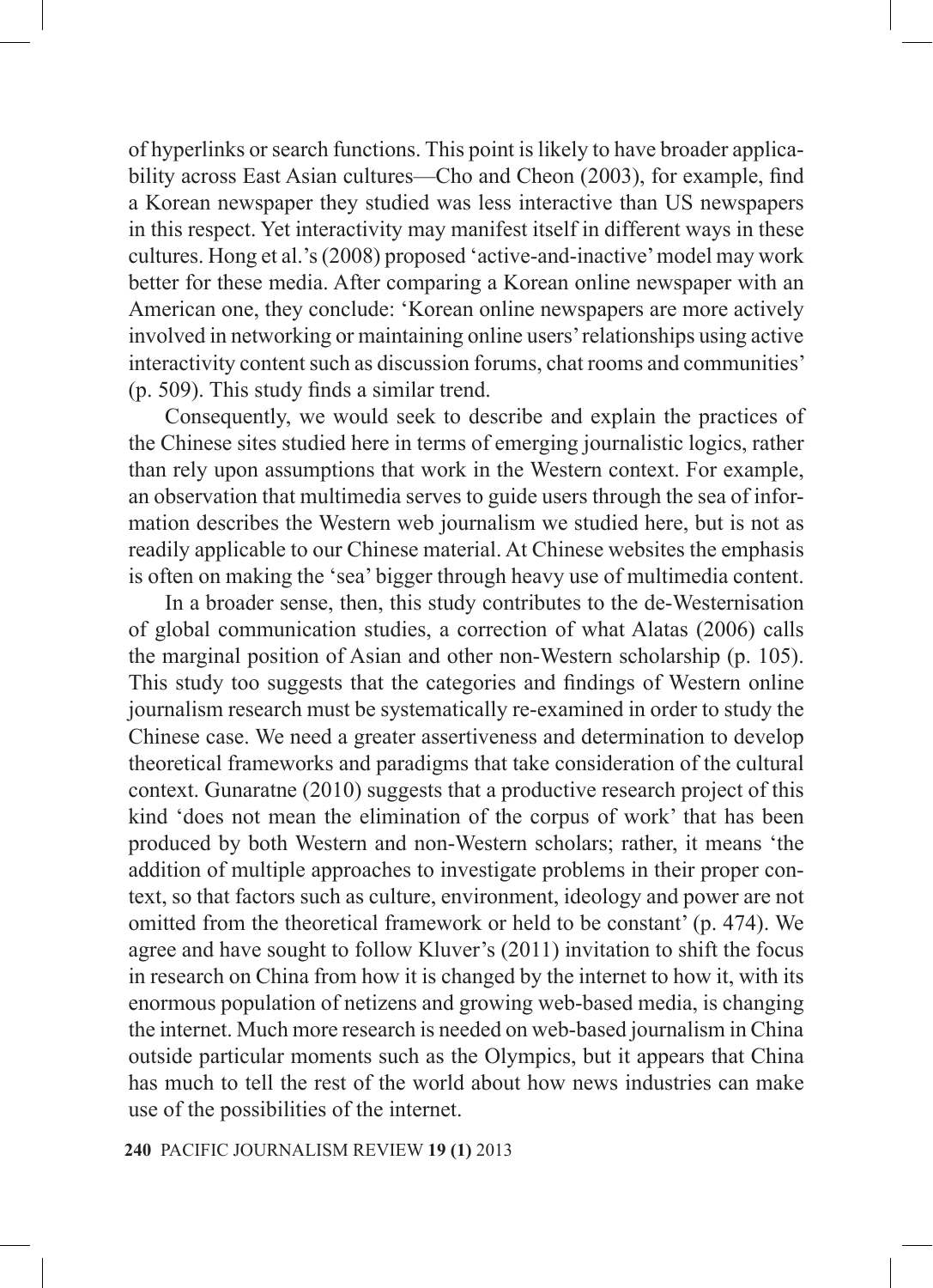#### **Notes**

1. The lead author conducted her doctoral research in New Zealand, making sites from that country a practical addition to the study.

2. Excluding ads links, navigational icons, and popular news rankings, all other hyperlinks were counted. These figures are estimates, because of the difficulty of counting links in highly busy websites, such as the Chinese portal sites. The contrast between Chinese and Western numbers nevertheless is clear.

3. In response to Sohu's claim of certain exclusive rights at the 2008 Olympics, online rivals, including Sina, QQ, and Netease formed an Olympic Coverage Alliance against Sohu. In addition to web-based media, this alliance comprised television stations, radio stations and print media as well. Sohu also formed a similar alliance within a short time, featuring a media team that incorporated both traditional media and web-based media in China.

#### **References**

Alatas, S. F. (2006). *Alternative discourses in Asian social science*. New Delhi: Sage.

- Barnhurst, K. G. (2002). News geography and monopoly: The form of reports on US newspaper internet sites. *Journalism Studies, 3*(4), 447-489.
- Barnhurst, K. G., & Mutz, D. (1997). American journalism and the decline in eventcentred reporting. *Journal of Communication, 47*(4), 27-53.
- Boczkowski, P. J., & de Santos, M. (2007). When more media equals less news: Patterns of content homogenization in Argentina's leading print and online newspapers. *Political Communication*, Apr-Jun, 167-80.
- Bolter, J. D., & Grusin, R. (1999). *Remediation: Understanding new media*. Cambridge, MA: MIT Press.
- Bucy, E. (2004), Interactivity in Society: Locating an elusive concept. *Information society*, Nov-Dec, 373-83.
- Cho, C. H., & Cheon, H. S. (2003). Korean vs. American corporate websites: Interactivity, comparative appeals and use of technology. *Journal of Korean Academy of Marketing Science, 5*, 79-102.
- Dahlgren, P. (1996). Media logic in cyberspace: Repositioning journalism and its publics. *Javnost*—*the public, 3*(3), 59-72.
- Deuze, M. (1999). Journalism and the web: An analysis of skills and standards in an online environment. *Gazette, 61*(5), 373-390.
- Domingo, D. (2008). Inventing online journalism: A constructivist approach to the development of online news. In C. Paterson & D. Domingo (Eds.), *Making online news: The ethnography of new media production* (pp. 15-28). New York: Peter Lang.
- Fagerjord, A. (2003). Rhetorical convergence: Studying web media. In G. Liestøl, A. Morrison & T. Rasmussen (Eds.), *Digital media revisited: Theoretical and conceptual innovation in digital domain* (pp. 293-325). Cambridge, MA: MIT Press.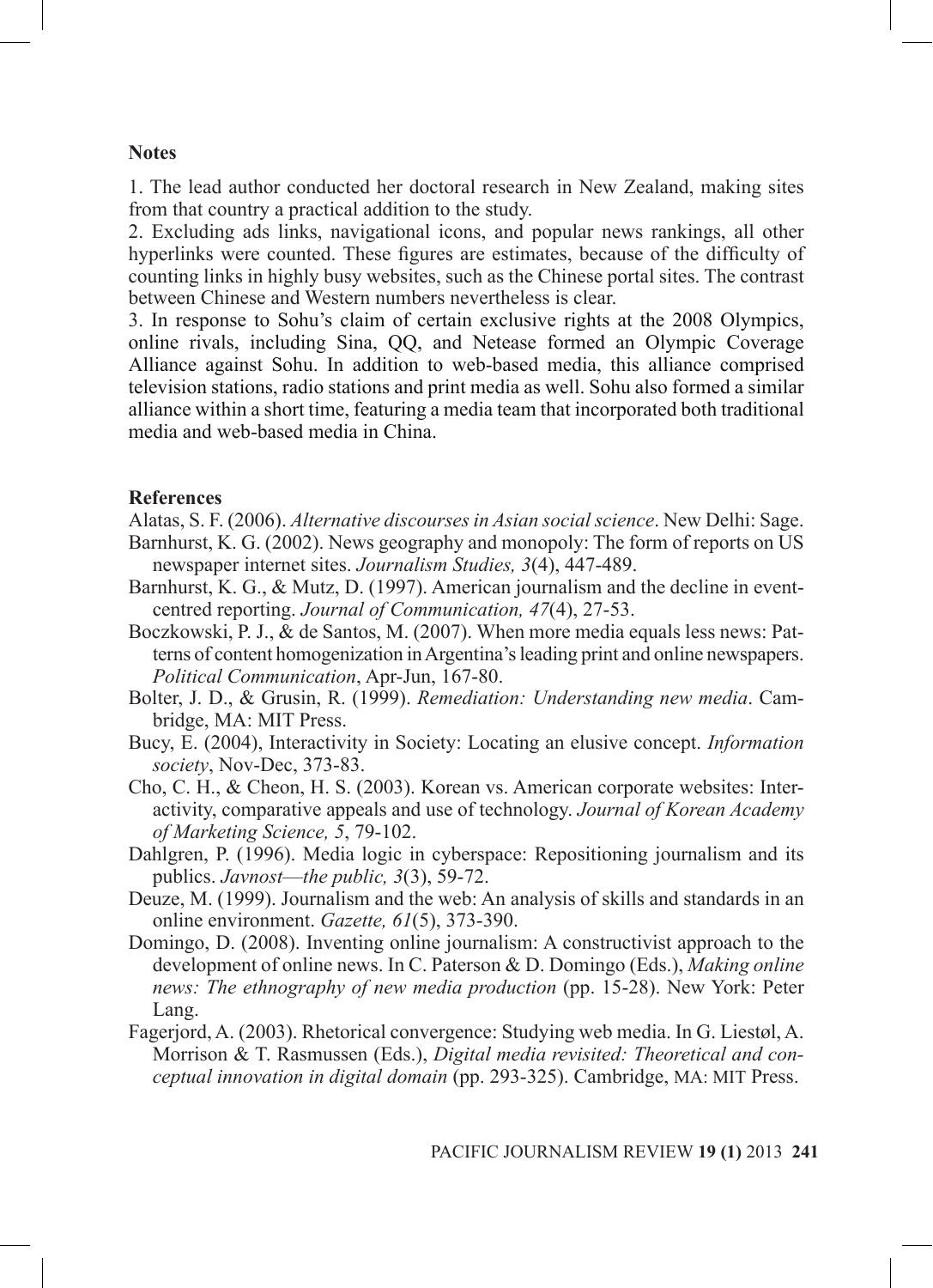Fredin, E. (1997). Rethinking the news story for the internet: Hyperstory prototypes and a model of the user. *Journalism & Mass Communication Quarterly, 16*(3), 1-47.

Giese, K., & Mueller, C. (2010). How to behave yourself on the net: Ethical limits of public communication in China. *Electronic Journal of Communication, 20*(3-4).

- Gunaratne, S. A. (2010). De-Westernising communication/social science research: Opportunities and limitations. *Media Culture & Society, 32*(3), 473-500.
- Hong, M., McClung, S., & Park, Y. (2008). Interactive and cultural differences in online newspapers. *Cyber Psychology & Behavior, 11*(4), 505-509.
- Ihlström, C. (2004). The evolution of a new(s) genre. Unpublished Doctoral Dissertation. Göteborg University.
- Iyengar, S. (1991). *Is anyone responsible? How TV frames political issues*. Chicago: University of Chicago Press.
- Klinenberg, E. (2005). Convergence: News production in a digital age. *Annals of the American Academy of Political and Social Science*, Jan, 48-64.
- Kluver, R., & Qiu, J. L. (2003). The democratising influence of the internet in China. In I. Banerjee (Ed.), *Internet & democracy in Asia: Rhetoric & reality* (pp. 26-60). Singapore: Times Academic Press and the Asian Media and Information Centre.
- Kluver, R., & Yang, C. (2005). The internet in China: A meta-review of research. *The Information Society, 21*(4), 301-308.
- Matheson, D. (2005). *Media discourses: Analysing media discourse*. Open University Press, Maidenhead.
- Morozov, E. (2011). *The net delusion: How not to liberate the world*. Allen Lane, London.
- Mortensen, D. (2011). *Are news orgs worrying too much about search and not enough about the front page?*, 2 March. Retrieved on July 5, from www.niemanlab. org/2011/03/dennis-mortensen-are-news-orgs-worrying-too-much-about-searchand-not-enough-about-the-front-page/
- Nielsen (2008a). Nielsen online reports daily traffic to Olympics-related sites. In *Nielsen Blog*. Retrieved on August 30, 2008, from http://blog.nielsen.com/nielsenwire/wp-content/uploads/2008/08/press\_release27.pdf
- Nielsen (2008b). The 2008 Olympic Games: The online fan. In *Nielsen Online*. Retrieved on September 3, 2008, from www.nielsen-online.com/downloads/ Olympics\_2008\_Summary\_090208.pdf
- Oblak, T. (2005). The lack of interactivity and hypertextuality in online media. *Gazette, 67*(1), 87-106.
- Pavlik, J. V. (2001). *Journalism and new media*. New York: Columbia University Press.
- Quandt, T. (2008). News tuning and content management: An observation study of old and new routines in German online newsrooms. In C. A. Paterson & D. Domingo (eds), *Making online news: The ethnography of mew media production* (pp. 77- 97). Peter Lang, New York.
- Steensen, S. (2009). Online feature journalism. *Journalism practice, 3*(1), 13-29.
- Tremayne, M. (2006). Applying network theory to the use of external links. In X. Li (Ed.), *Internet newspapers: The making of a mainstream medium* (pp. 49-64). Lawrence Erlbaum, Mahwah, NJ.